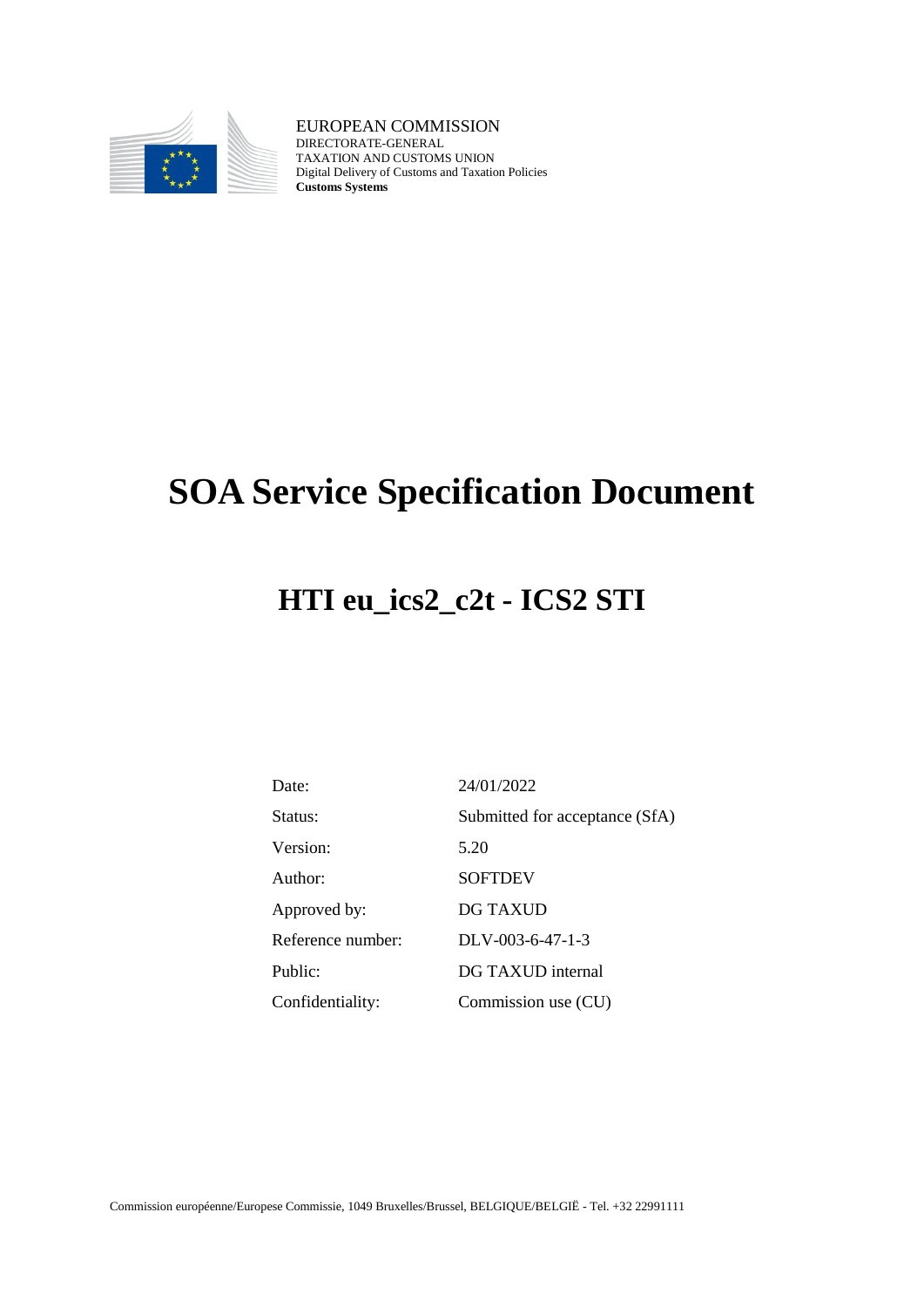## **Document control information**

| <b>Property</b>                 | <b>Value</b>                              |
|---------------------------------|-------------------------------------------|
| Title                           | <b>SOA Service Specification Document</b> |
| <b>Subtitle</b>                 | HTI eu ics2 c2t - ICS2 STI                |
| Author                          | <b>SOFTDEV</b>                            |
| <b>System owner</b>             | <b>OVEN Klemen</b>                        |
| <b>Solution provider</b>        | <b>TAXUD B3</b>                           |
| <b>DG TAXUD Project Manager</b> | <b>BZDELA</b> Bartlomiej                  |
| <b>Version</b>                  | 5.20                                      |
| <b>Confidentiality</b>          | Commission use (CU)                       |
| Date                            | 24/01/2022                                |

## **Contract information**

| <b>Property</b>          | Value                |
|--------------------------|----------------------|
| Framework Contract       | TAXUD/2021/CC/162    |
| <b>Specific Contract</b> | Specific Contract 01 |

## **Document history**

The document author is authorised to make the following types of changes to the document without requiring that the document be re-approved:

- Editorial, formatting, and spelling;
- Clarification.

To request a change to this document, contact the document author or project owner.

Changes to this document are summarised in the table in reverse chronological order (latest version first).

| <b>Version</b> Date |            | <b>Description</b>                                                            | Action <sup>1</sup> | Section  |
|---------------------|------------|-------------------------------------------------------------------------------|---------------------|----------|
| 5.20                |            | 24/01/2022 Document updated as per reviewers' comments.                       | $\Gamma/R$          | All      |
|                     |            | Submitted for Acceptance (SfA) to Taxation and Customs Union DG.              |                     |          |
| 5.10                |            | 11/01/2022 Implementing ICS2-3257 (CFSS 2.00) alignment.                      | I/R                 | Table 1, |
|                     |            | Submitted for Review (SfR) to Taxation and Customs Union DG.                  |                     | 3.1.1,   |
|                     |            |                                                                               |                     | 3.1.3,   |
|                     |            |                                                                               |                     | 3.1.6,   |
|                     |            |                                                                               |                     | 3.1.17   |
| 5.00                |            | 07/07/2021 Document updated as per reviewers' comments.                       | I/R                 | A11      |
|                     |            | Submitted for Acceptance (SfA) to Taxation and Customs Union DG.              |                     |          |
| 4.90                | 01/07/2021 | Implemented RTC50071 impacting section 3.1.3.                                 | $\Gamma$            | All      |
|                     |            | Submitted for Review (SfR) to Taxation and Customs Union DG.                  |                     |          |
| 4.80                |            | 30/09/2020 Document updated as per reviewers' comments.                       | $\Gamma/R$          | All      |
|                     |            | Submitted for Acceptance (SfA) to Taxation and Customs Union DG.              |                     |          |
| 4.70                |            | 15/09/2020 New Eurolook template formatting applied to all sections; RTC44203 | $\Gamma/R$          | All      |
|                     |            | and RTC43090 implementation impacting sections 1, 3.1.18, Annex.              |                     |          |
|                     |            | Submitted for Review (SfR) to Taxation and Customs Union DG.                  |                     |          |
| 4.60                |            | 15/11/2019 Document updated as per reviewers' comments.                       | $\Gamma/R$          | A11      |
|                     |            | Submitted for Acceptance (SfA) to Taxation and Customs Union DG.              |                     |          |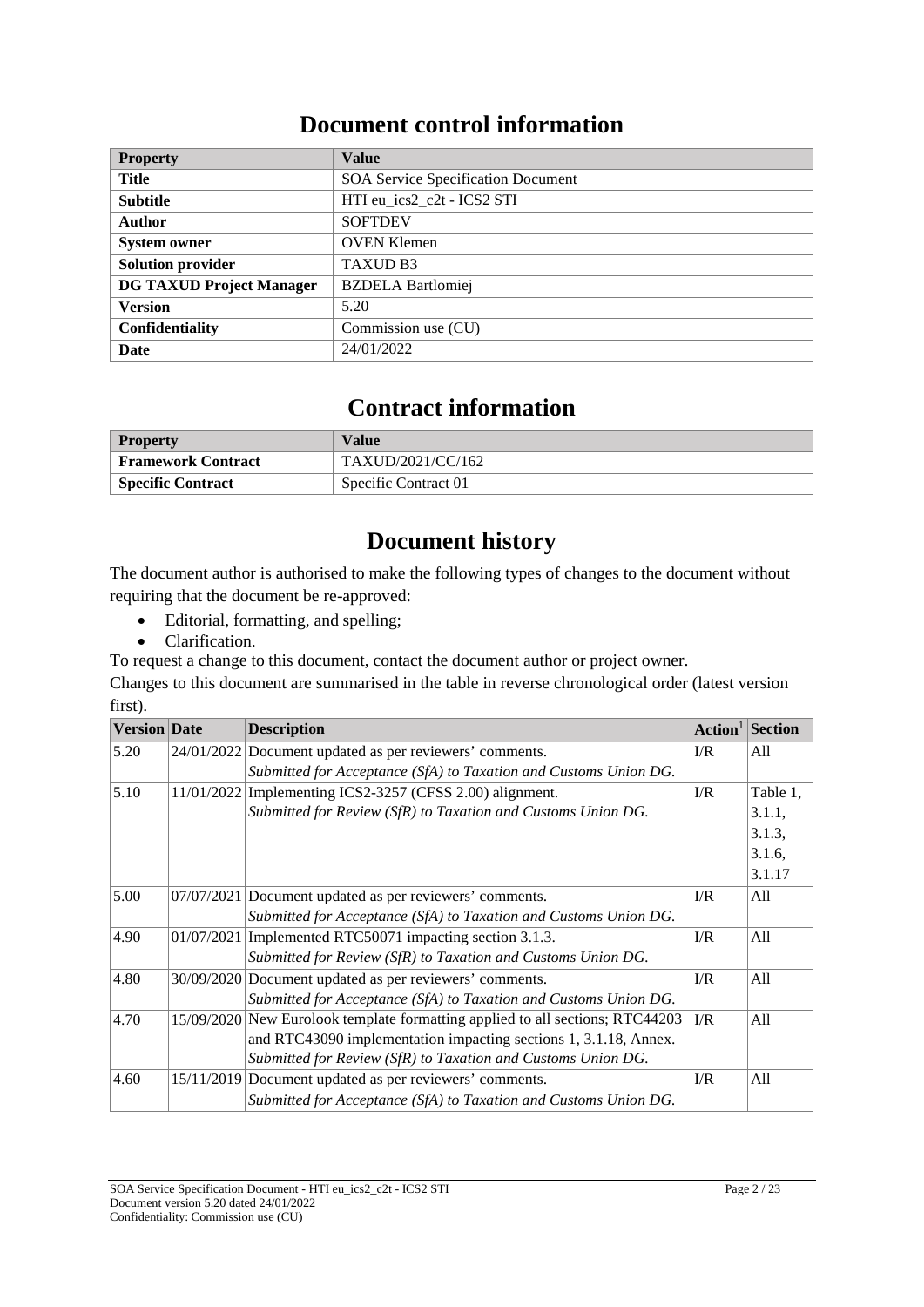| <b>Version</b> Date | <b>Description</b>                                                             | Action <sup>1</sup> | Section |
|---------------------|--------------------------------------------------------------------------------|---------------------|---------|
| 4.50                | 31/10/2019 Aligned for Release 1 Construction 3.                               | I/R                 | 5.      |
|                     | No updates were performed to the core of the document.                         |                     |         |
|                     | Submitted for Review (SfR) to Taxation and Customs Union DG.                   |                     |         |
| 4.40                | 09/10/2019 Document updated as per reviewers' comments.                        | I/R                 | All     |
|                     | Submitted for Acceptance (SfA) to Taxation and Customs Union DG.               |                     |         |
| 4.30                | $01/10/2019$ Alignment of volumetrics with version 1.14 as per RTC35457;       | I/R                 | All     |
|                     | updated Annex 5 as per RTC38287.                                               |                     |         |
|                     | Submitted for Review (SfR) to Taxation and Customs Union DG.                   |                     |         |
| 4.20                | 16/05/2019 Document updated as per reviewers' comments.                        | I/R                 | All     |
|                     | Submitted for Acceptance (SfA) to Taxation and Customs Union DG.               |                     |         |
| 4.10                | 10/05/2019 Alignment of volumetrics with version 0.37.                         | I/R                 | All     |
|                     | Submitted for Review (SfR) to Taxation and Customs Union DG.                   |                     |         |
| 4.00                | 20/02/2019 Document updated as per reviewers' comments.                        | I/R                 | All     |
|                     | Submitted for Acceptance (SfA) to Taxation and Customs Union DG.               |                     |         |
| 3.10                | 06/02/2019 Alignment with the CFSS October baseline.                           | I/R                 | All     |
|                     | Implementation of RFC 32722, RFC 32645. Sections impacted: 3.1.1,              |                     |         |
|                     | 3.1.17.                                                                        |                     |         |
|                     | Submitted for Review (SfR) to Taxation and Customs Union DG.                   |                     |         |
| 3.00                | 07/11/2018 Document updated as per reviewers' comments.                        | I/R                 | All     |
|                     | Submitted for Acceptance (SfA) to Taxation and Customs Union DG.               |                     |         |
| 2.10                | 15/10/2018 Reviewed for alignment with Elaboration 2 specifications. Submitted | I/R                 | All     |
|                     | for Review (SfR) to Taxation and Customs Union DG.                             |                     |         |
| 2.00                | 04/09/2018 Document updated as per reviewers' comments.                        | $\rm I/R$           | All     |
|                     | Submitted for Acceptance (SfA) to Taxation and Customs Union DG.               |                     |         |
| 1.10                | 13/08/2018 Submitted for Review (SfR) to Taxation and Customs Union DG.        | I/R                 | All     |
| 1.00                | 03/05/2018 Document updated as per reviewers' comments.                        | I/R                 | All     |
|                     | Submitted for Acceptance (SfA) to Taxation and Customs Union DG.               |                     |         |
| 0.10                | 13/04/2018 Submitted for Review (SfR) to Taxation and Customs Union DG.        | $\rm I/R$           | All     |
| 0.01                | 09/03/2018 Submitted for Information (SfI) to Taxation and Customs Union DG.   | $\rm I/R$           | All     |

 $\frac{1}{1}$  Action: I=Insert R=Replace

## **Configuration management: document location**

The latest accepted version of this controlled document is stored on: CIRCABC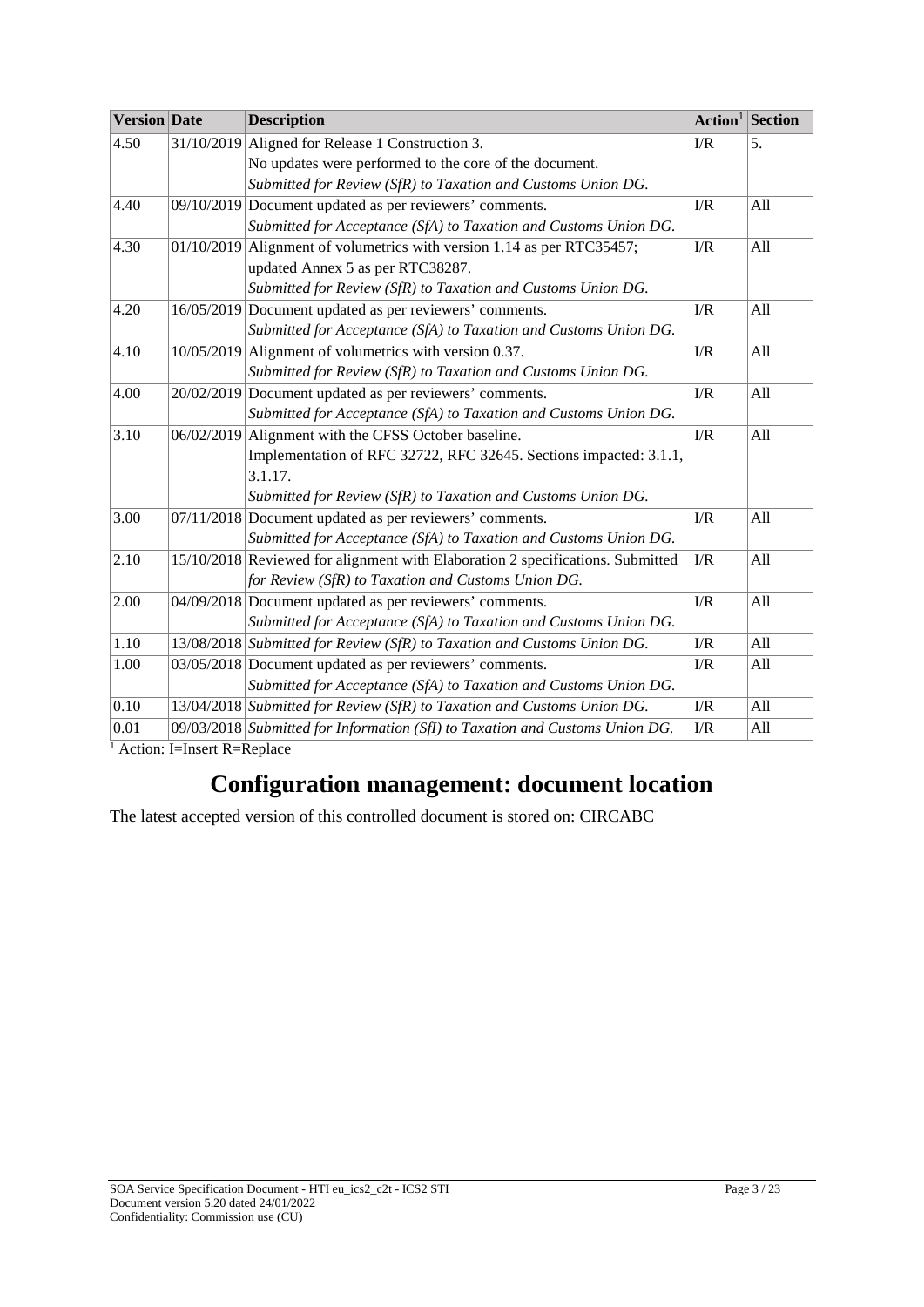## **Table of contents**

| $\mathbf{1}$            |       |  |
|-------------------------|-------|--|
| 1.1                     |       |  |
| 1.2                     |       |  |
| 1.3                     |       |  |
| 1.4                     |       |  |
| 1.5                     |       |  |
| 1.6                     |       |  |
| 1.7                     |       |  |
| 1.8                     |       |  |
| $\mathbf{2}$            |       |  |
| 2.1                     |       |  |
| $\mathbf{3}$            |       |  |
| 3.1                     |       |  |
|                         | 3.1.1 |  |
|                         | 3.1.2 |  |
|                         | 3.1.3 |  |
|                         | 3.1.4 |  |
|                         | 3.1.5 |  |
|                         | 3.1.6 |  |
|                         | 3.1.7 |  |
|                         | 3.1.8 |  |
|                         |       |  |
|                         |       |  |
|                         |       |  |
|                         |       |  |
|                         |       |  |
|                         |       |  |
|                         |       |  |
|                         |       |  |
|                         |       |  |
|                         |       |  |
| 3.2                     |       |  |
|                         | 3.2.1 |  |
| 3.3                     |       |  |
|                         | 3.3.1 |  |
|                         | 3.3.2 |  |
| $\overline{\mathbf{4}}$ |       |  |
| 4.1                     |       |  |
| 5 <sup>5</sup>          |       |  |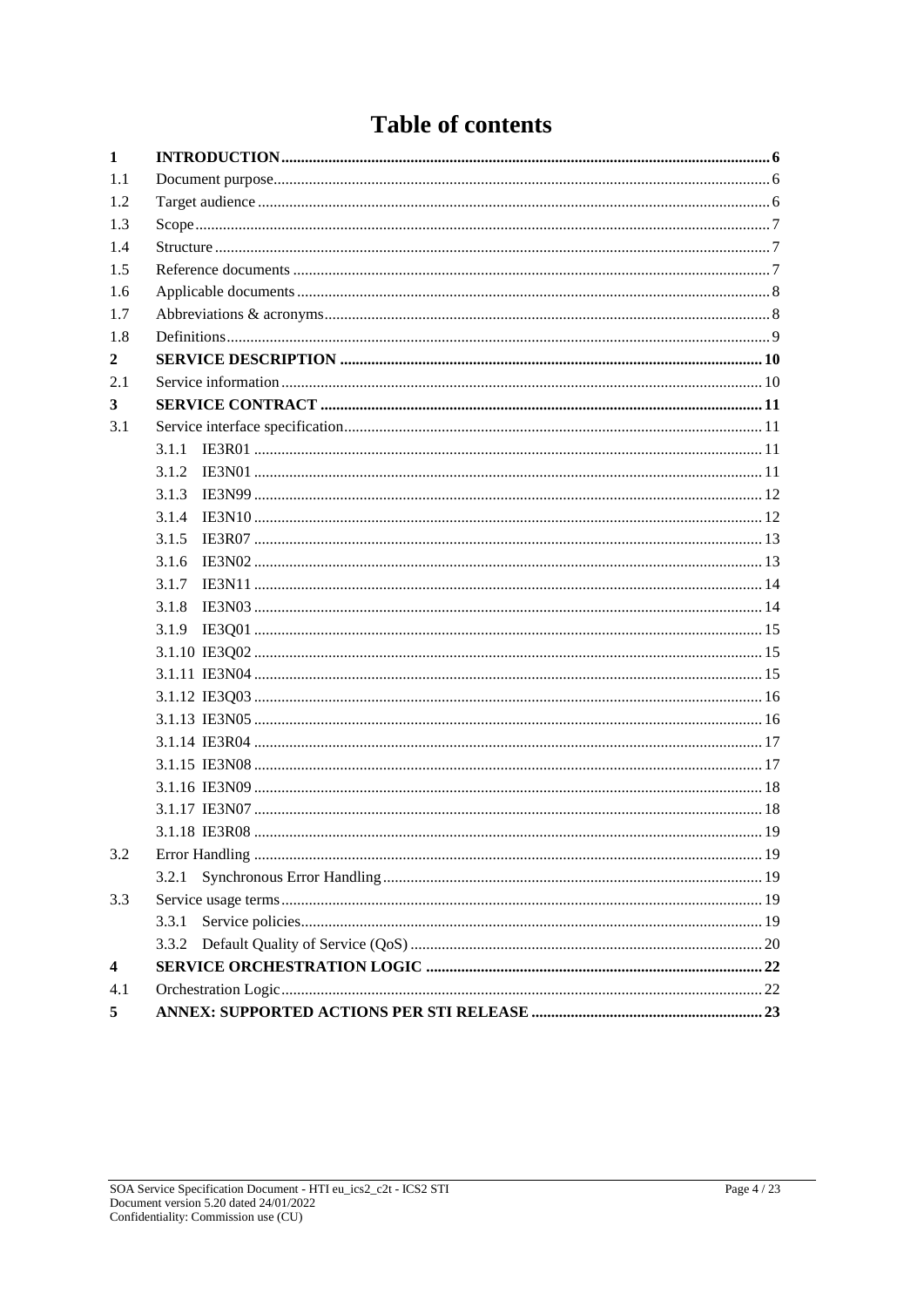## **List of tables**

## List of figures

### No table of figures entries found.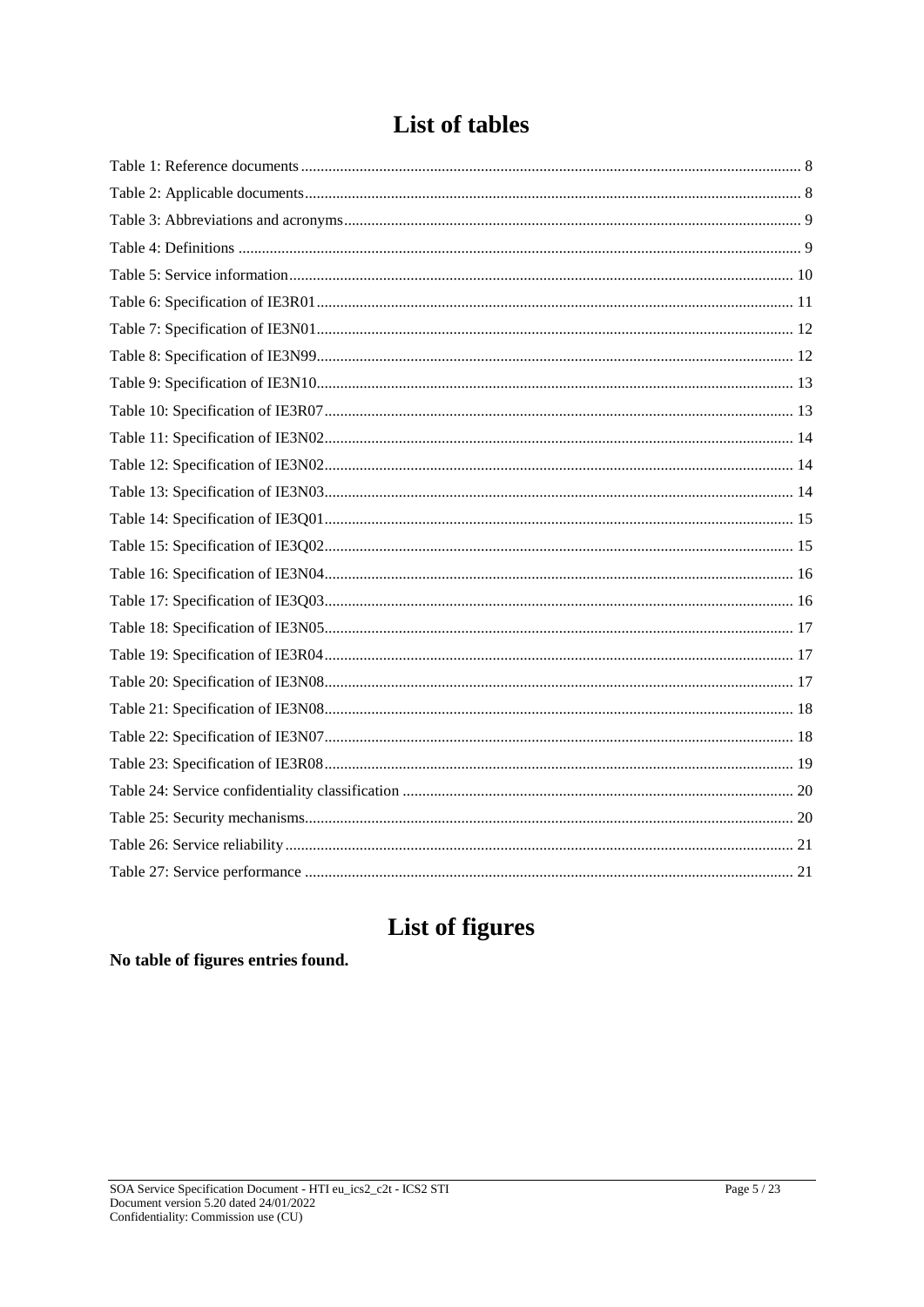## **1 INTRODUCTION**

#### **1.1 DOCUMENT PURPOSE**

This service specification document is used to document the details of the data and functionality provided by the EO Systems (service providers) to the Trader Interface (service consumer). It gives the service consumers information such as the service contract or orchestration logic. It gives service providers the information necessary for implementing the service in a consistent and interoperable way.

The present document describes the 'eu\_ics2\_c2t' service where "c2t" stands for "Customs to Trader". As defined in the Interface Control Document [**R03**], this specific service is not exposed as a web service as understood in the context of the TATAFng guidelines as a SOAP web service but as a service implemented in the business to business protocol defined by the eDelivery AS4 specifications (an open standard for the secure and payload-agnostic exchange of Business-to-business documents using under the hood SOAP web services). It must be read in that context, deviating from the standard content of the service specification document describing a SOAP web service as such. It offers actions covering the communication from the Trader Interface application to the Economic Operator system for the following business processes:

- 1. L4-ICS2-01 Register filing;
- 2. L4-ICS2-02-01 Relate ENS filings;
- 3. L4-ICS2-03 Perform risk analysis;
- 4. L4-ICS2-03-01 Send referral;
- 5. L4-ICS2-04 Process arrival of means of transport;
- 6. L4-ICS2-06-01 Handle AEO notification;
- 7. L4-ICS2-07 Amend ENS filing;
- 8. L4-ICS2-08 Invalidate filing;
- 9. L4-ICS2-13 Consult ENS.

These business processes are described in the related L4 BPM specifications [**R01**].

#### **1.2 TARGET AUDIENCE**

This document is addressed to the teams responsible for the service consumer applications which are, in this case, the Shared Trader Interface (STI).

It is also addressed to parties involved on the service provider side (EO systems) such as the development team, enabling a solution designer to determine the capabilities and characteristics of the service, matching both functional and non-functional requirements.

The target audience for this document includes:

- DG TAXUD project team;
- Contractors of DG TAXUD involved:
	- o SOFTDEV (Development contractor);
	- o ITSM3 INT (Integration contractor);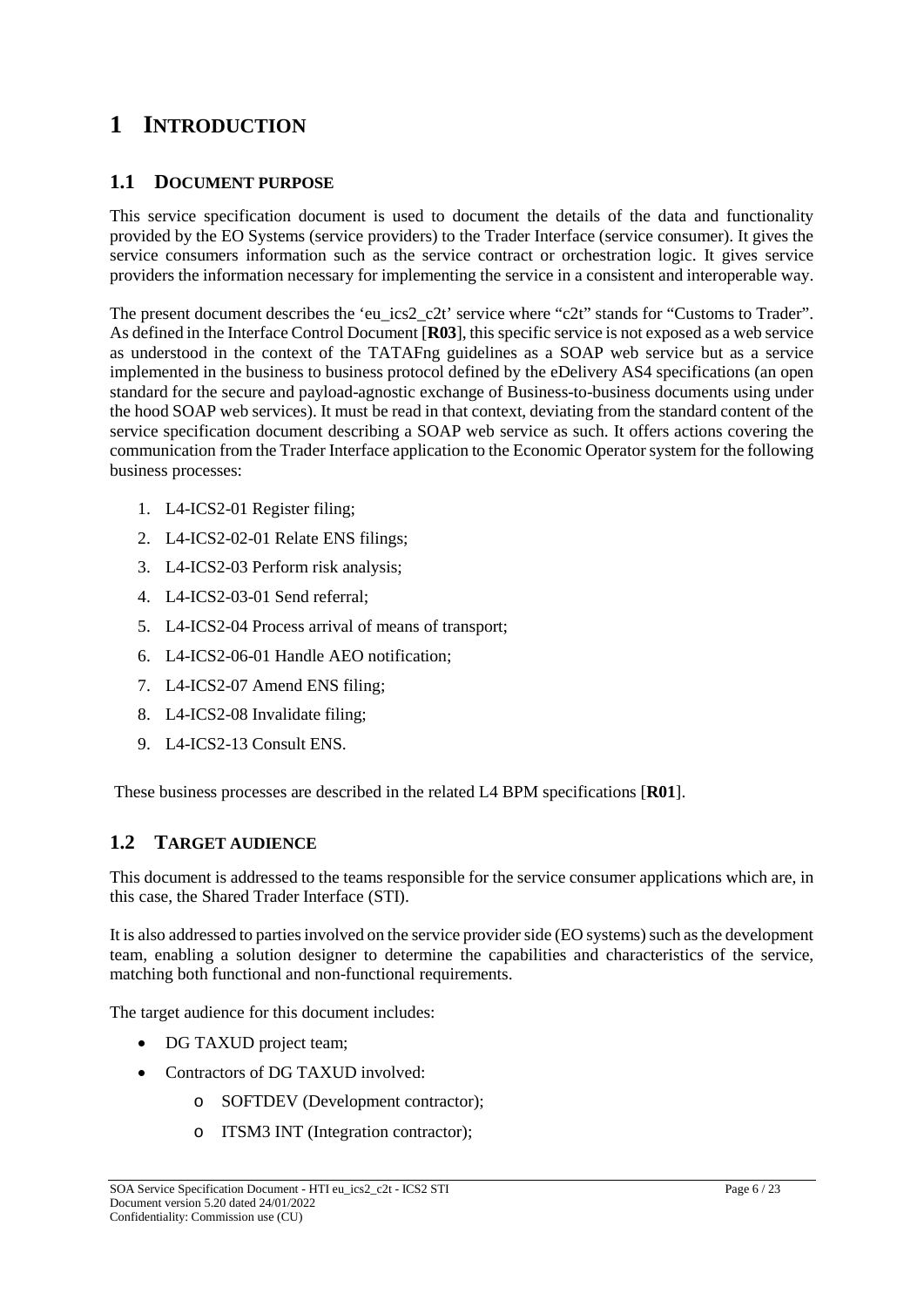- o ITSM3 OPS (Operations contractor);
- o ITSM3 TES (TES contractor);
- MS Implementing NTI;
- EO integrating system to system with STI or an NTI.

## **1.3 SCOPE**

This document includes the specifications of the ICS2 eu ics2 c2t service and the capabilities realised by its actions. This service is devoted to the reception of notification messages by the EO systems from Shared Trader Interface (STI).

The invocation of an action of this service is the result of the execution of the corresponding tasks of the ENS Filling Lifecycle business process. These tasks and the related business rules are described in detail in the related L4 BPM [**R01**] and the Business Rules document [**R04**].

For each action offered by this service, this document provides:

- Enumeration of the business process steps implying the action invocation;
- Post-conditions describing the possible outcomes of the service action.

This document provides a functional description of the service actions. The technical implementation of these actions is out of scope.

### **1.4 STRUCTURE**

This document is organised as follows:

- **Chapter 1 – Introduction**: describes the scope and the objectives of the document;
- **Chapter 2 – Service description**: provides general information, classification and a list of consumers for the current service;
- **Chapter 3 – Service Contract**: provides all the service operations and the usage terms;
- **Chapter 4 – Service Orchestration Logic**: provides the orchestration logic for each service operation;
- **Annex: Supported Actions per STI Release**: provides supported operations by the service for each release.

#### **1.5 REFERENCE DOCUMENTS**

The table below lists the documents that are referred to in the current document.

| Ref.            | <b>Title</b>                      | <b>Reference</b>               | <b>Version</b>    | <b>Date</b> |
|-----------------|-----------------------------------|--------------------------------|-------------------|-------------|
| R <sub>01</sub> | <b>ICS2</b> Business Process      | <b>ICS2-CFSS-BPML4 Process</b> | 1.16              | 30/07/2021  |
|                 | Description                       | Description                    | 2.00 <sup>1</sup> | 30/07/2021  |
| R <sub>02</sub> | <b>Technical Service Contract</b> | CD3-ICS2-STI-TSC               | N/A               | 20/07/2021  |
|                 | Document                          |                                |                   |             |
| R <sub>03</sub> | <b>ICS2 HTI Interface Control</b> | CD3-ICS2-HTI-ICD               | 3.10              | 22/12/2021  |
|                 | Document                          |                                |                   |             |

<sup>1</sup> In case 2 versions are shown, they are applicable for release 1 and release 2/3 respectively.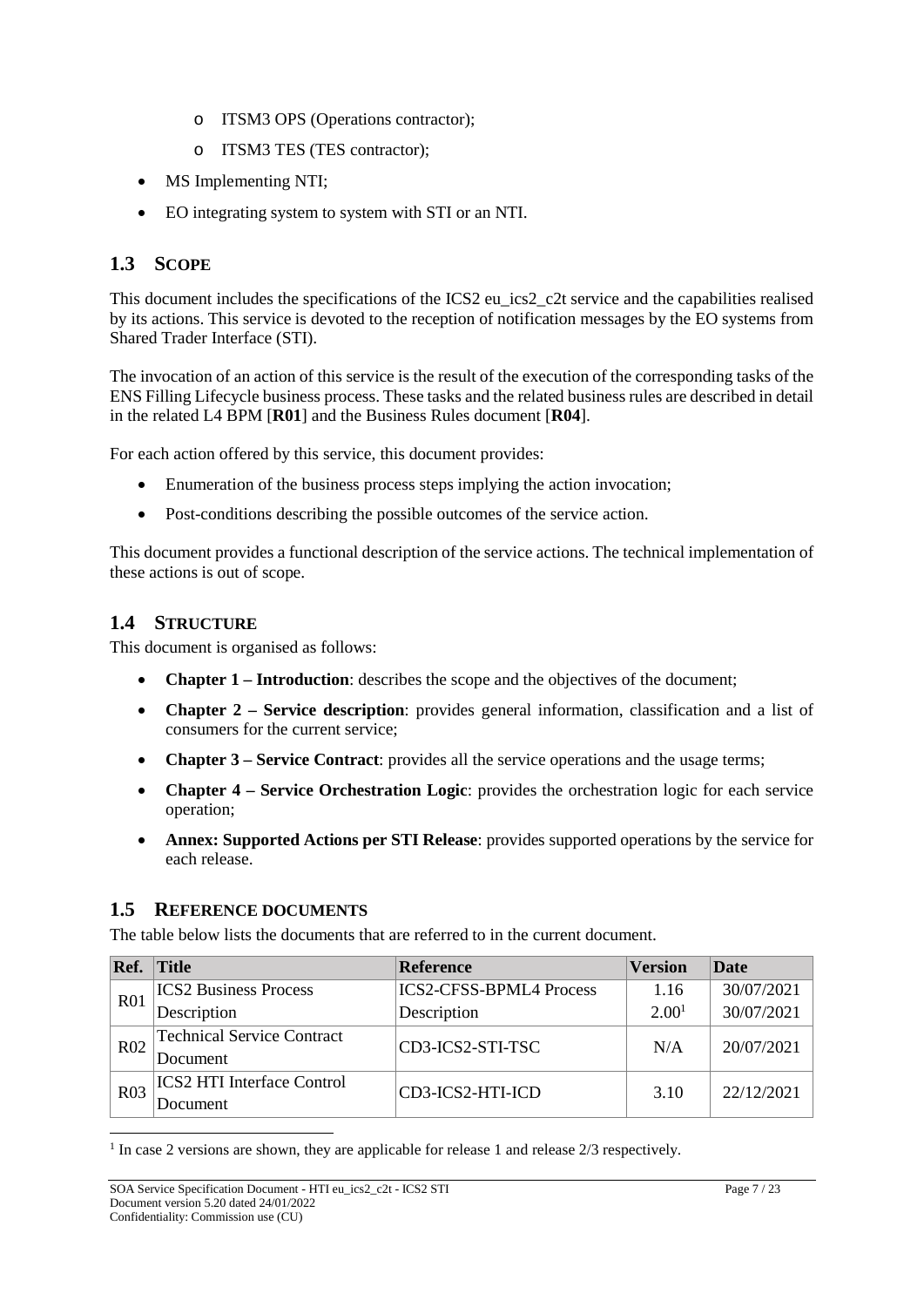| Ref. | $ $ Title                          | Reference                             | <b>Version</b> | <b>Date</b> |
|------|------------------------------------|---------------------------------------|----------------|-------------|
|      | R04 ICS2-Business Rules Dictionary | <b>ICS2-Business Rules Dictionary</b> | 2.0.0          | 30/07/2021  |
|      | R05   ICS2 Architecture Overview   | $ CD3-ICS2-AO$                        | 3.20           | 17/11/2021  |

**Table 1: Reference documents**

#### **1.6 APPLICABLE DOCUMENTS**

The table below lists the documents to which the current document must be compliant (e.g. FWC, SC, RfA).

| Ref. | $ $ Title                                        | Reference                | <b>Version</b> | Date        |
|------|--------------------------------------------------|--------------------------|----------------|-------------|
|      | <b>A01 SOFT-DEV Framework Contract</b>           | TAXUD/2021/CC/162        | N/A            | 24/06/2021  |
|      | $ A02 $ Specific Contract 01                     | <b>TAXUD/2021/DE/173</b> | N/A            | 107/09/2021 |
|      | A03   CUST-DEV3 Framework Quality Plan   CD3-FQP |                          | 1.00           | 30/04/2015  |

**Table 2: Applicable documents**

#### **1.7 ABBREVIATIONS & ACRONYMS**

For a better understanding of the present document, the following table provides a list of the principal abbreviations and acronyms used. See also the 'list of acronyms' on TEMPO.

| <b>Abbreviation/Acronym</b> | <b>Definition</b>                                            |
|-----------------------------|--------------------------------------------------------------|
| <b>AEO</b>                  | <b>Authorised Economic Operator</b>                          |
| <b>AEOS</b>                 | Authorised Economic Operator - Security and Safety           |
| AS4                         | Applicability Statement 4                                    |
| <b>BAS</b>                  | <b>Business Activity Service</b>                             |
| <b>BPM</b>                  | <b>Business Process Model</b>                                |
| C <sub>2</sub> T            | <b>Customs to Trader</b>                                     |
| CR                          | <b>Common Repository</b>                                     |
| CUST-DEV3                   | <b>Customs Development Contractor 3</b>                      |
| <b>DG TAXUD</b>             | Directorate General for Taxation and Customs Union           |
| <b>DNL</b>                  | Do Not Load                                                  |
| $\overline{EC}$             | <b>European Commission</b>                                   |
| <b>ENS</b>                  | <b>Entry Summary Declaration</b>                             |
| EO                          | <b>Economic Operator</b>                                     |
| EU                          | <b>European Union</b>                                        |
| <b>HRCM</b>                 | High Risk Cargo and Mail                                     |
| ICS <sub>2</sub>            | <b>Import Control System 2</b>                               |
| L4                          | Level 4                                                      |
| <b>MEP</b>                  | Message Exchange Pattern                                     |
| <b>MRN</b>                  | Master Reference Number                                      |
| <b>MS</b>                   | <b>Member State</b>                                          |
| <b>NTI</b>                  | <b>National Trader Interface</b>                             |
| <b>SOAP</b>                 | Simple Object Access Protocol                                |
| <b>SOFTDEV</b>              | Development, Maintenance and Support of Customs and Taxation |
|                             | <b>Information Systems</b>                                   |
| <b>SSD</b>                  | <b>Service Specification Document</b>                        |
| <b>STI</b>                  | <b>Shared Trader Interface</b>                               |

SOA Service Specification Document - HTI eu\_ics2\_c2t - ICS2 STI Page 8 / 23 Document version 5.20 dated 24/01/2022 Confidentiality: Commission use (CU)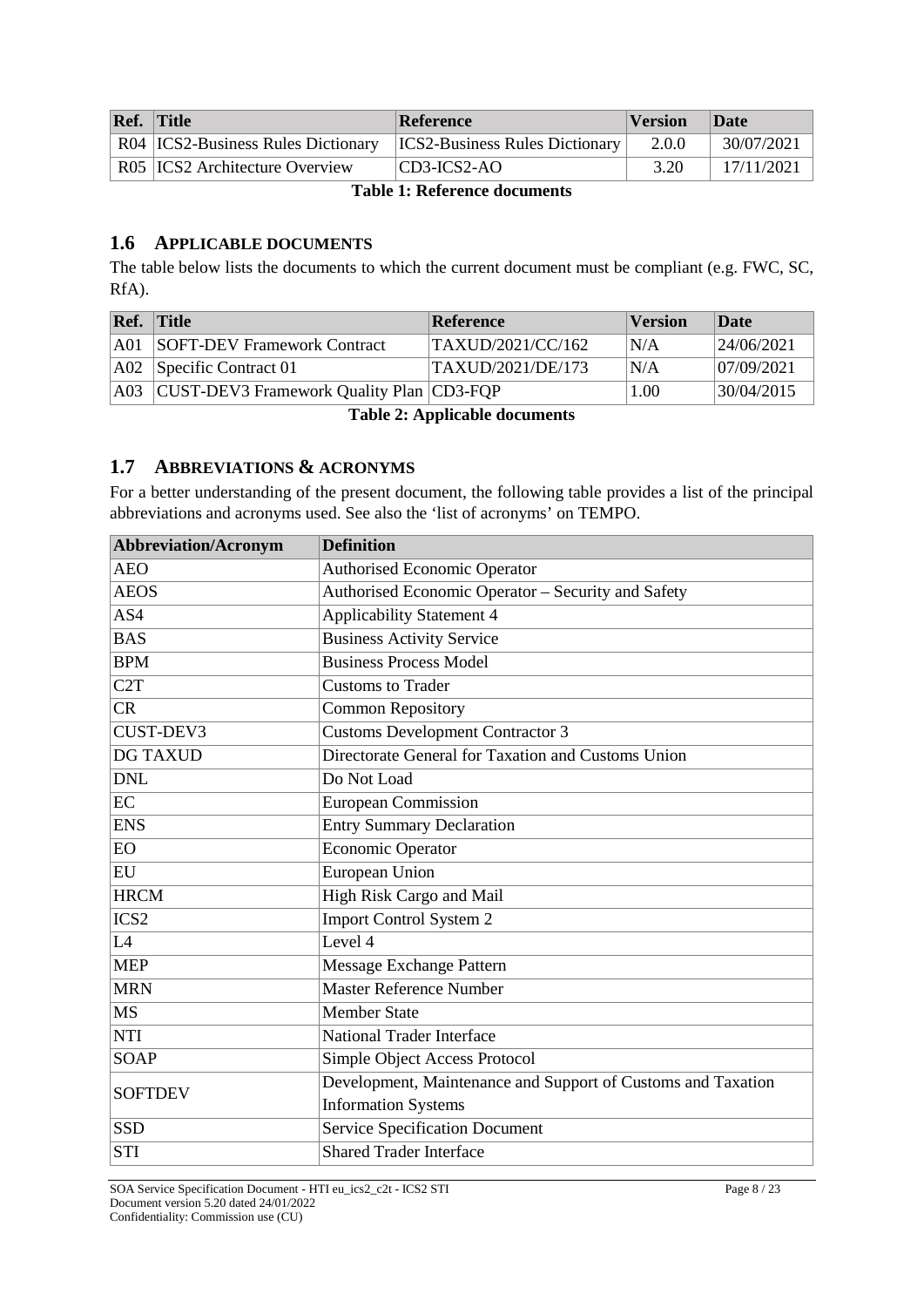| Abbreviation/Acronym | Definition                                                  |
|----------------------|-------------------------------------------------------------|
| <b>TATAFng</b>       | Tariff Application Technical Architecture and Framework new |
|                      | generation                                                  |
|                      | Trader Interface                                            |
|                      | <b>Table 3: Abbreviations and acronyms</b>                  |

#### **1.8 DEFINITIONS**

For a better understanding of the present document, the following table provides a list of the principal terms used.

|  |  |  | See also the 'glossary' on TEMPO. |  |  |
|--|--|--|-----------------------------------|--|--|
|--|--|--|-----------------------------------|--|--|

| Term                             | Definition                                                                 |
|----------------------------------|----------------------------------------------------------------------------|
|                                  | Business activity services represent atomic business activities. They      |
| <b>Business Activity Service</b> | might represent simple activities like calculations as well as integration |
|                                  | logic.                                                                     |

**Table 4: Definitions**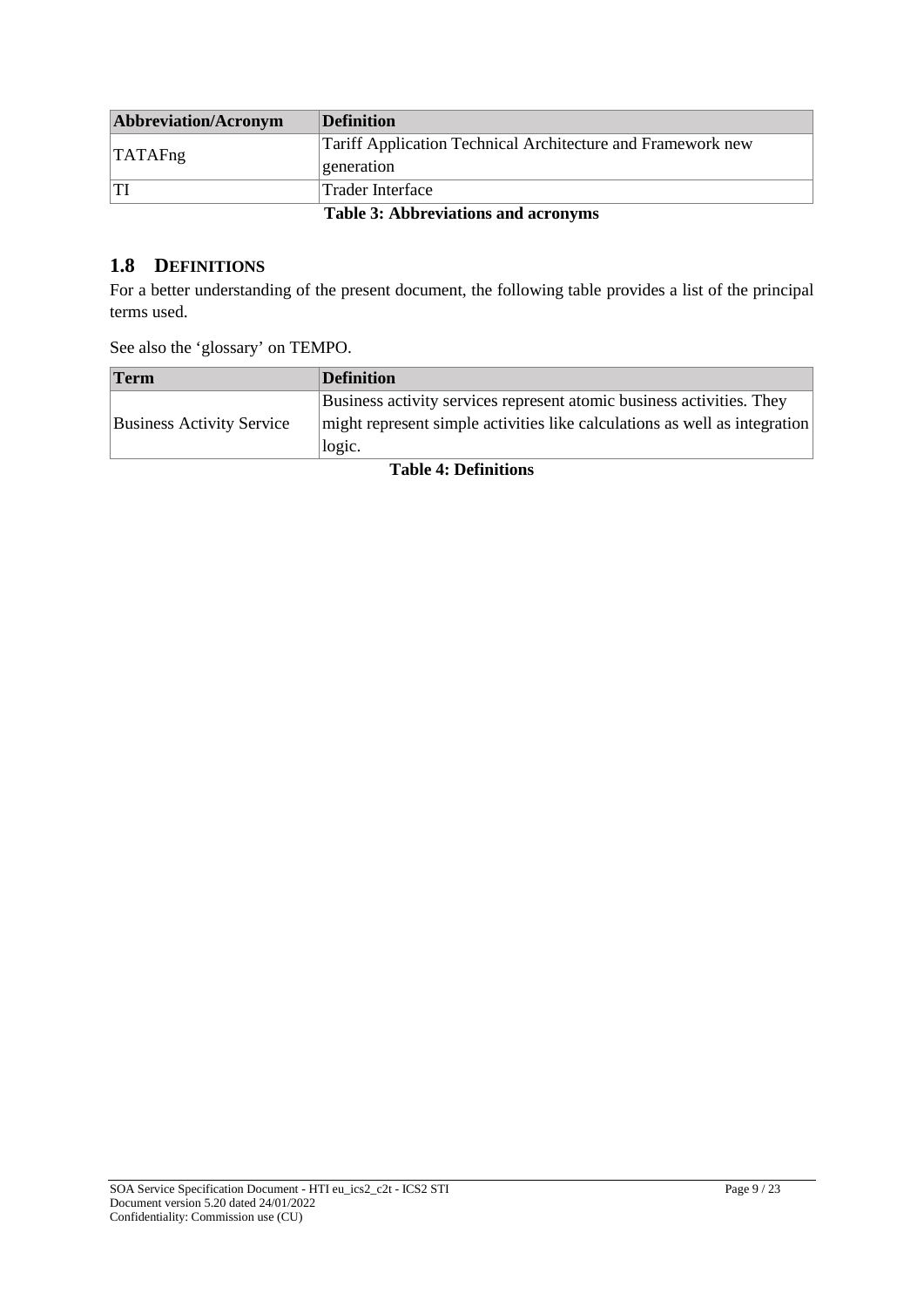## **2 SERVICE DESCRIPTION**

## **2.1 SERVICE INFORMATION**

| <b>Service attributes</b> | <b>Values</b>                                                                                                                                                                                                                                                                                                                                        |
|---------------------------|------------------------------------------------------------------------------------------------------------------------------------------------------------------------------------------------------------------------------------------------------------------------------------------------------------------------------------------------------|
| ID                        | ICS2_EON_BAS                                                                                                                                                                                                                                                                                                                                         |
| <b>Name</b>               | $eu\_ics2\_c2t$                                                                                                                                                                                                                                                                                                                                      |
| <b>Description</b>        | The present document describes the 'eu_ics2_c2t' service where "c2t"<br>stands for "Customs to Trader". As defined in the Interface Control<br>Document $[R03]$ , this specific service is not exposed as a web service but<br>as a service implemented in the business to business protocol defined by<br>the eDelivery AS4 specifications.         |
|                           | The $eu\_ics2\_c2t$ service is responsible for providing functionalities<br>related to the reception of information from ICS2 Trader Interface by an<br>Economic Operator in the form of Information Exchange messages.                                                                                                                              |
|                           | The service interface is based upon the One-Way Message Exchange<br>Pattern (MEP) and will be exposed as services implemented in the<br>business to business protocol defined by the eDelivery AS4 specifications<br>[R03]. As defined in the AS4 specifications, signal messages are provided<br>as synchronous responses to action invocation for: |
|                           | acknowledgement of successfully processed message;<br>processing error.                                                                                                                                                                                                                                                                              |
|                           | However, no synchronous output is defined as business responses for the<br>service actions.                                                                                                                                                                                                                                                          |
| <b>Type</b>               | <b>Business Activity Service</b>                                                                                                                                                                                                                                                                                                                     |
| <b>Version</b>            | 1.00                                                                                                                                                                                                                                                                                                                                                 |
| <b>Status</b>             | Planned                                                                                                                                                                                                                                                                                                                                              |
| Owner                     | <b>DG TAXUD</b>                                                                                                                                                                                                                                                                                                                                      |
| <b>Date on Production</b> | N/A                                                                                                                                                                                                                                                                                                                                                  |

**Table 5: Service information**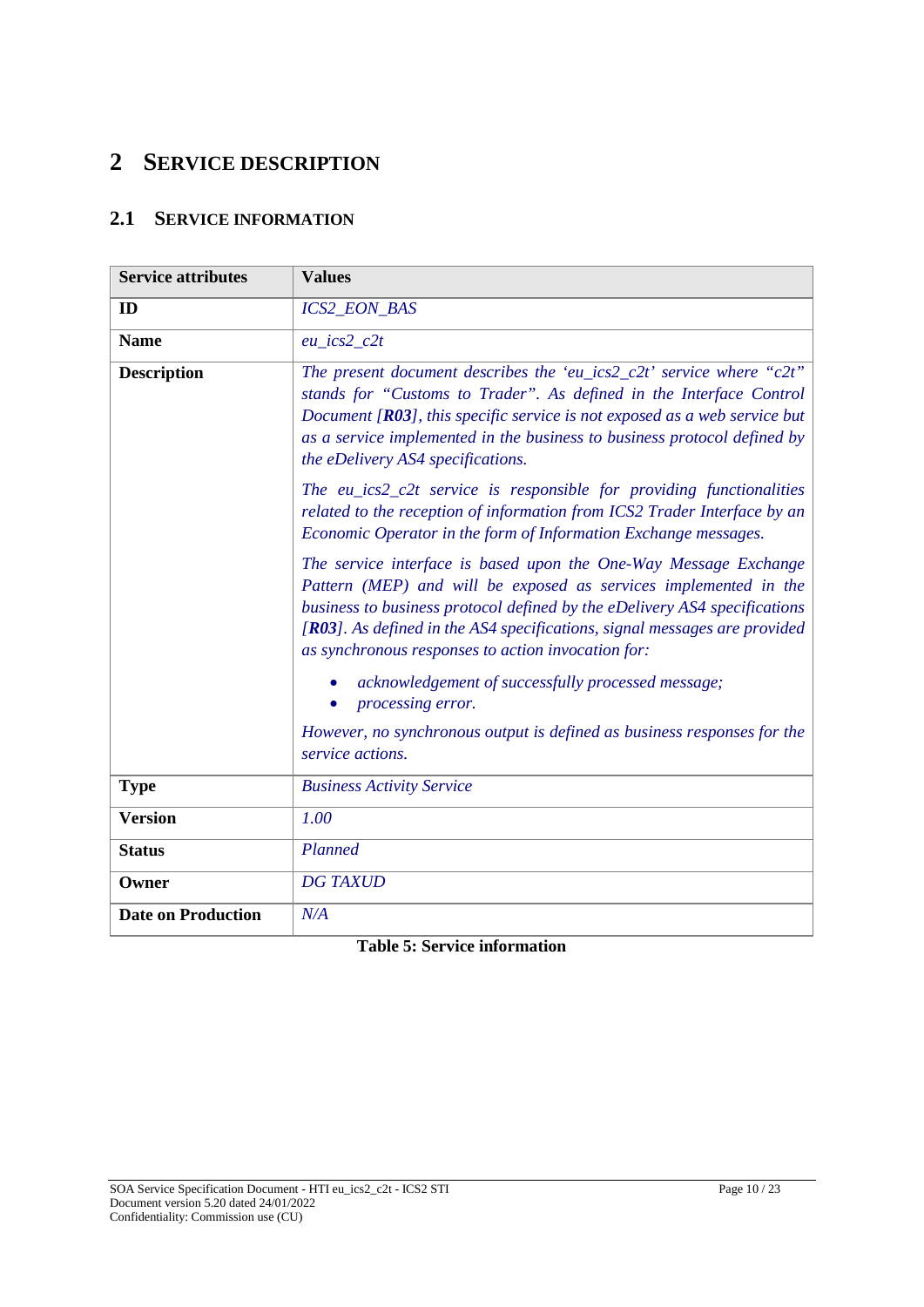## **3 SERVICE CONTRACT**

### **3.1 SERVICE INTERFACE SPECIFICATION**

As defined in the HTI Interface Control Document [**R03**], One-Way/Push as well as One-Way/Pull Message Exchange Pattern can be used. Consequently, the EO systems opting for One-Way/Push MEP must implement this service and provide the actions described in the following sections.

### **3.1.1 IE3R01**

| <b>Action Attributes</b> | <b>Values</b>                                                                                                                                                                                                                                                                                                        |  |
|--------------------------|----------------------------------------------------------------------------------------------------------------------------------------------------------------------------------------------------------------------------------------------------------------------------------------------------------------------|--|
| <b>Name</b>              | <b>IE3R01</b>                                                                                                                                                                                                                                                                                                        |  |
|                          | <b>Realised BPM:</b> L4-ICS2-01 – Register filing.<br>Triggering Task/Event: T-01-04 - Notify successful registration and MRN<br>to Person filing and T-01-05 - Notify successful registration and MRN to<br>Carrier.                                                                                                |  |
| <b>Description</b>       | High level description of the tasks realised by the action:<br>The Person filing is notified about the successful registration of the ENS<br>Filing and the corresponding MRN. Furthermore, the Carrier is<br>potentially notified about the successful registration of the ENS Filing and<br>the corresponding MRN. |  |
| <b>Pre-conditions</b>    | The MRN has been assigned and the registration has been performed<br>successfully in the Common Repository.<br>An ENS Acceptance Response has been submitted by the ICS2 CR<br>Application, received and forwarded by the ICS2 TI Application.                                                                       |  |
| <b>Payloads</b>          | This action receives the message IE3R01 as payload.<br>Details on the message are available in the Technical Service Contract<br>Document $[R02]$ .                                                                                                                                                                  |  |
| <b>Post-conditions</b>   | Upon successful execution of this service action, an ENS Registration<br>Response has been received by the EO system of the Person Filing and<br>(potentially) the EO system of the Carrier.                                                                                                                         |  |

**Table 6: Specification of IE3R01**

### **3.1.2 IE3N01**

| <b>Action Attributes</b> | Values                                                                                                                                                                                              |  |
|--------------------------|-----------------------------------------------------------------------------------------------------------------------------------------------------------------------------------------------------|--|
| <b>Name</b>              | <i><b>IE3N01</b></i>                                                                                                                                                                                |  |
|                          | <b>Realised BPMs:</b> L4-ICS2-01 Register filing, L4-ICS2-07 Amend ENS<br>filing, L4-ICS2-08 Invalidate filing.                                                                                     |  |
| <b>Description</b>       | Triggering Task/Event: T-01-09 - Notify ENS lifecycle validation error,<br>T-07-05 Notify ENS lifecycle validation error and T-08-04 - Notify ENS<br>lifecycle validation error tasks respectively. |  |
|                          | High level description of the tasks realised by the action:                                                                                                                                         |  |
|                          | The Person filing is notified about the ENS lifecycle validation error.                                                                                                                             |  |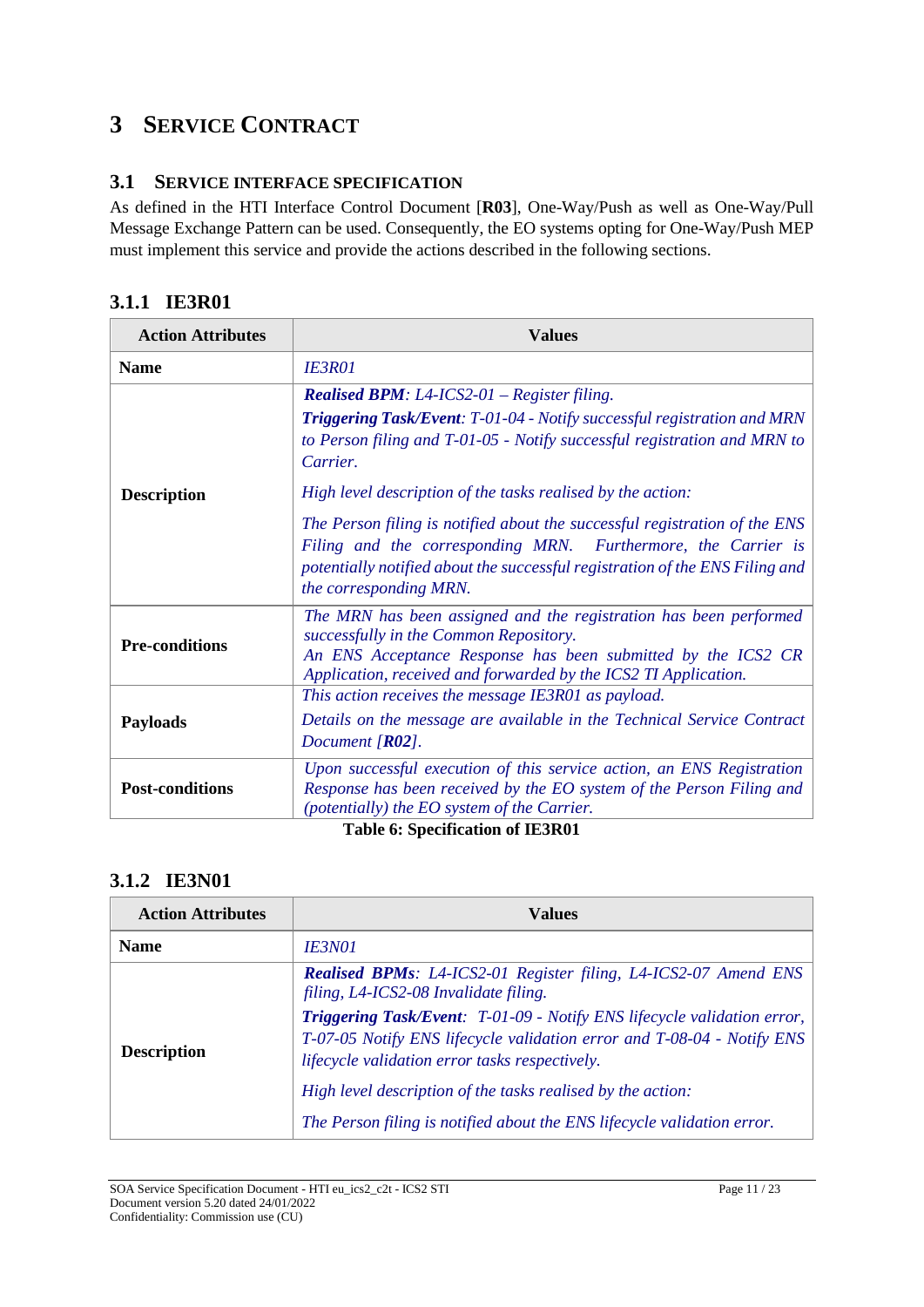| <b>Action Attributes</b> | Values                                                                                                                                              |
|--------------------------|-----------------------------------------------------------------------------------------------------------------------------------------------------|
| <b>Pre-conditions</b>    | An ENS Lifecycle Validation Error Notification has been submitted by the<br>ICS2 CR Application, received and forwarded by the ICS2 TI Application. |
| <b>Payloads</b>          | This action receives the message IE3N01 as payload.<br>Details on the message are available in the Technical Service Contract<br>Document $[R02]$ . |
| <b>Post-conditions</b>   | Upon successful execution of this service action, an ENS Lifecycle<br>Validation Error Notification has been received by the EO system.             |
|                          | <b>Table 7: Specification of IE3N01</b>                                                                                                             |

### **3.1.3 IE3N99**

| <b>Action Attributes</b> | <b>Values</b>                                                                                                                                                                                          |  |
|--------------------------|--------------------------------------------------------------------------------------------------------------------------------------------------------------------------------------------------------|--|
| <b>Name</b>              | <b>IE3N99</b>                                                                                                                                                                                          |  |
|                          | <b>Realised BPM:</b> L4-ICS2-01 – Register filing, L4-ICS2-07 Amend ENS<br>filing, LA-ICS2-08 Invalidate filing and LA-ICS2-04 Process arrival of<br>means of transport processes.                     |  |
|                          | Triggering Task/Event: T-01-06 - Notify Error, T-07-04 - Notify Error,<br>$T-07-14$ - Notify Error, T-08-02 - Notify error in invalidation of ENS filing<br>and $T 04-02$ - Notify Error respectively. |  |
| <b>Description</b>       | Other cases related to BRs: E-03-01-08-BR01, T-03-01-11-BR01, T-13-<br>03-BR01.                                                                                                                        |  |
|                          | High level description of the tasks realised by the action:                                                                                                                                            |  |
|                          | The Person filing is notified about an error that occurred during the<br>validation of his initial submission.                                                                                         |  |
| <b>Pre-conditions</b>    | N/A                                                                                                                                                                                                    |  |
|                          | This action receives the message IE3N99 as payload.                                                                                                                                                    |  |
| <b>Payloads</b>          | Details on the message are available in the Technical Service Contract<br>Document $[R02]$ .                                                                                                           |  |
| <b>Post-conditions</b>   | Upon successful execution of this service action, an Error Notification has<br>been received by the EO system.                                                                                         |  |

**Table 8: Specification of IE3N99**

### **3.1.4 IE3N10**

| <b>Action Attributes</b> | Values                                                                                        |
|--------------------------|-----------------------------------------------------------------------------------------------|
| <b>Name</b>              | <i><b>IE3N10</b></i>                                                                          |
|                          | <b>Realised BPM:</b> L4-ICS2-07 Amend ENS filing.                                             |
|                          | <b>Triggering Task/Event:</b> T-07-03 - Notify Completion of amendment of<br>ENS filing task. |
| <b>Description</b>       | High level description of the tasks realised by the action:                                   |
|                          | The Person filing is notified about the completion of the ENS filing<br><i>amendment.</i>     |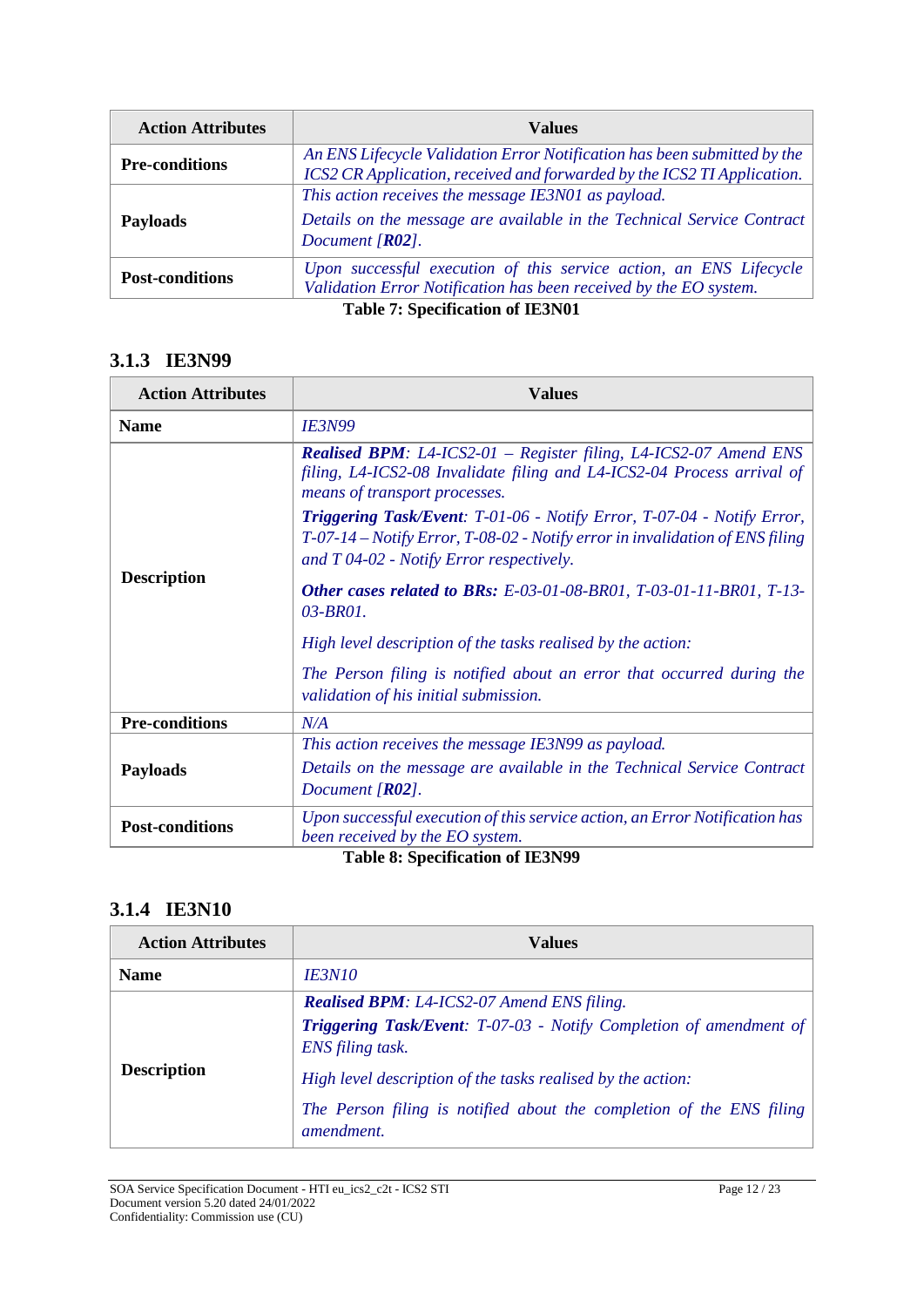| <b>Action Attributes</b> | Values                                                                                                                                              |
|--------------------------|-----------------------------------------------------------------------------------------------------------------------------------------------------|
| <b>Pre-conditions</b>    | An Amendment Notification has been submitted by the ICS2 CR<br>Application, received and forwarded by the ICS2 TI Application.                      |
| <b>Payloads</b>          | This action receives the message IE3N10 as payload.<br>Details on the message are available in the Technical Service Contract<br>Document $[R02]$ . |
| <b>Post-conditions</b>   | Upon successful execution of this service action, an Amendment<br>Notification has been received by the EO system.                                  |
|                          | <b>Table 9: Specification of IE3N10</b>                                                                                                             |

### **3.1.5 IE3R07**

| <b>Action Attributes</b> | Values                                                                                                                                   |  |
|--------------------------|------------------------------------------------------------------------------------------------------------------------------------------|--|
| <b>Name</b>              | <b>IE3R07</b>                                                                                                                            |  |
|                          | <b>Realised BPM</b> : L4-ICS2-08 Invalidate filing.                                                                                      |  |
|                          | <b>Triggering Task/Event:</b> T-08-05 - Notify invalidation of ENS filing<br>completion task.                                            |  |
| <b>Description</b>       | High level description of the tasks realised by the action:                                                                              |  |
|                          | The Person filing is notified about the completion of the ENS filing<br><i>invalidation.</i>                                             |  |
| <b>Pre-conditions</b>    | An Invalidation Acceptance Response has been submitted by the ICS2 CR<br>Application, received and forwarded by the ICS2 TI Application. |  |
|                          | This action receives the message IE3R07 as payload.                                                                                      |  |
| <b>Payloads</b>          | Details on the message are available in the Technical Service Contract<br>Document $[R02]$ .                                             |  |
| <b>Post-conditions</b>   | Upon successful execution of this service action, an Invalidation<br>Acceptance Response has been received by the EO system.             |  |
|                          | <b>Table 10: Specification of IE3R07</b>                                                                                                 |  |

## **3.1.6 IE3N02**

| <b>Action Attributes</b> | Values                                                                                                                                |  |
|--------------------------|---------------------------------------------------------------------------------------------------------------------------------------|--|
| <b>Name</b>              | <b>IE3N02</b>                                                                                                                         |  |
|                          | <b>Realised BPM:</b> L4-ICS2-02-01 Relate ENS filings.                                                                                |  |
| <b>Description</b>       | Triggering Task/Event: T-02-01-01 - Notify ENS not complete to Person<br>filing.                                                      |  |
|                          | High level description of the tasks realised by the action:                                                                           |  |
|                          | The Person filing is notified about the non-completion of the ENS Filling.                                                            |  |
| <b>Pre-conditions</b>    | An ENS Not Complete Notification has been submitted by the ICS2 CR<br>Application, received and forwarded by the ICS2 TI Application. |  |
|                          | This action receives the message IE3N02 as payload.                                                                                   |  |
| <b>Payloads</b>          | Details on the message are available in the Technical Service Contract<br>Document $[RO2]$ .                                          |  |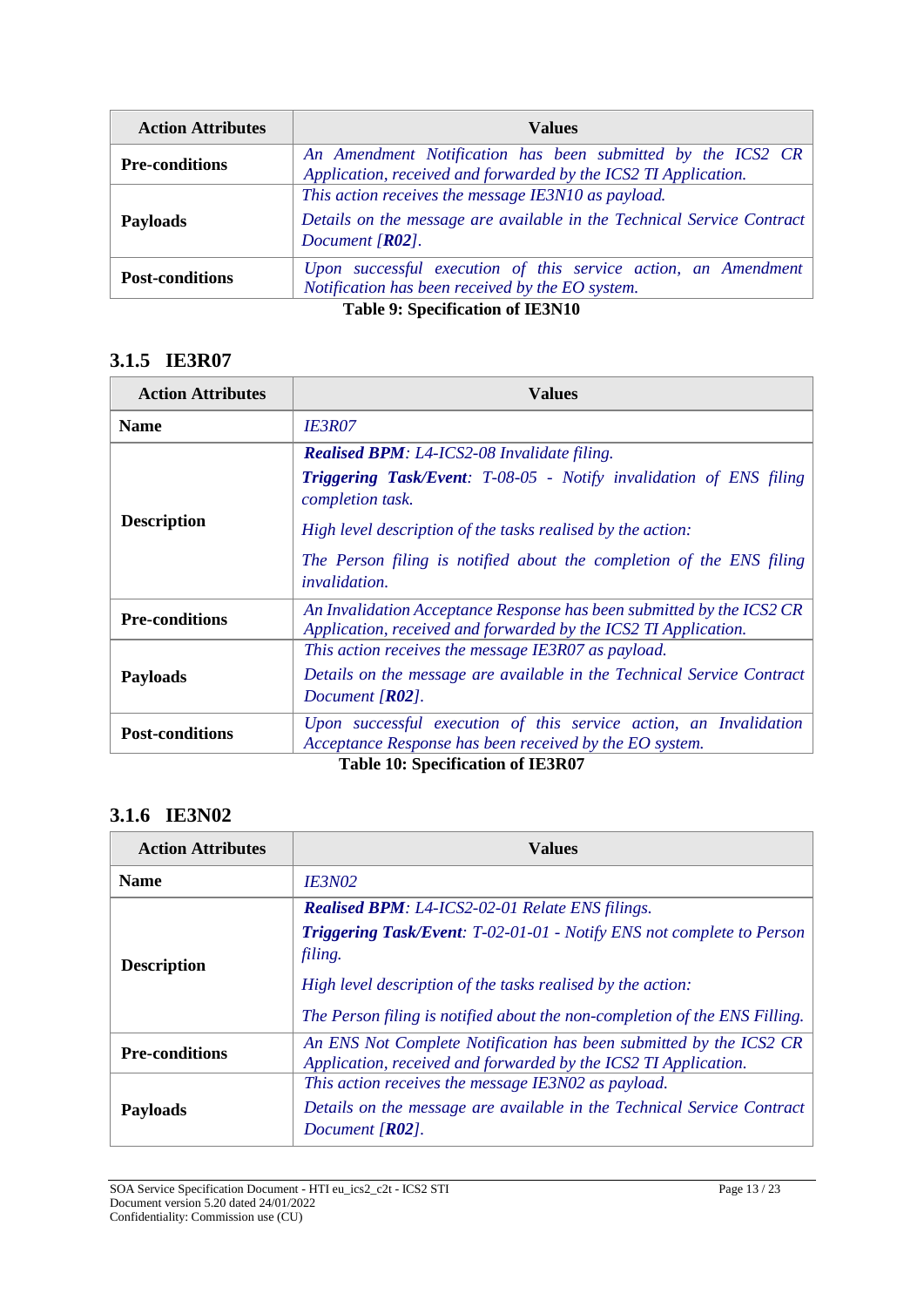| <b>Action Attributes</b> | Values                                                                                                                    |
|--------------------------|---------------------------------------------------------------------------------------------------------------------------|
| <b>Post-conditions</b>   | Upon successful execution of this service action, an ENS Not Complete<br>Notification has been received by the EO system. |

**Table 11: Specification of IE3N02**

## **3.1.7 IE3N11**

| <b>Action Attributes</b> | Values                                                                                                                                                                                                                                                                                                              |
|--------------------------|---------------------------------------------------------------------------------------------------------------------------------------------------------------------------------------------------------------------------------------------------------------------------------------------------------------------|
| <b>Name</b>              | <b>IE3N11</b>                                                                                                                                                                                                                                                                                                       |
| <b>Description</b>       | <b>Realised BPM:</b> L4-ICS2-02-01 Relate ENS filings.<br><b>Triggering Task/Event:</b> T-02-01-03 - Notify ENS filing pending to Person<br>that has not yet filled task.<br>High level description of the tasks realised by the action:<br>The Person that has not yet filled the ENS Filing is notified about its |
| <b>Pre-conditions</b>    | pending for completion.<br>An ENS Not Complete Notification has been submitted by the ICS2 CR<br>Application, received and forwarded by the ICS2 TI Application.                                                                                                                                                    |
| <b>Payloads</b>          | This action receives the message IE3N11 as payload.<br>Details on the message are available in the Technical Service Contract<br>Document $[R02]$ .                                                                                                                                                                 |
| <b>Post-conditions</b>   | Upon successful execution of this service action, an ENS Pending<br>Notification has been received by the EO system.                                                                                                                                                                                                |
|                          | Table 12: Specification of IE3N02                                                                                                                                                                                                                                                                                   |

## **3.1.8 IE3N03**

| <b>Action Attributes</b> | Values                                                                                                                                                                                                                                                                                                                                                                     |
|--------------------------|----------------------------------------------------------------------------------------------------------------------------------------------------------------------------------------------------------------------------------------------------------------------------------------------------------------------------------------------------------------------------|
| <b>Name</b>              | <i><b>IE3N03</b></i>                                                                                                                                                                                                                                                                                                                                                       |
| <b>Description</b>       | <b>Realised BPM:</b> L4-ICS2-03 Perform risk analysis.<br>Triggering Task/Event: T-03-01 - Notify assessment complete to Person<br>filing and T-03-02 Notify assessment complete to Carrier tasks.<br>High level description of the tasks realised by the action:<br>The Person filing and potentially the Carrier are notified about the<br><i>assessment completion.</i> |
| <b>Pre-conditions</b>    | An Assessment Complete Notification has been submitted by the ICS2<br>CR Application, received and forwarded by the ICS2 TI Application.                                                                                                                                                                                                                                   |
| <b>Payloads</b>          | This action receives the message IE3N03 as payload.<br>Details on the message are available in the Technical Service Contract<br>Document $[R02]$ .                                                                                                                                                                                                                        |
| <b>Post-conditions</b>   | Upon successful execution of this service action, an Assessment<br>Complete Notification has been received by the EO system.                                                                                                                                                                                                                                               |
|                          | <b>Table 13: Specification of IE3N03</b>                                                                                                                                                                                                                                                                                                                                   |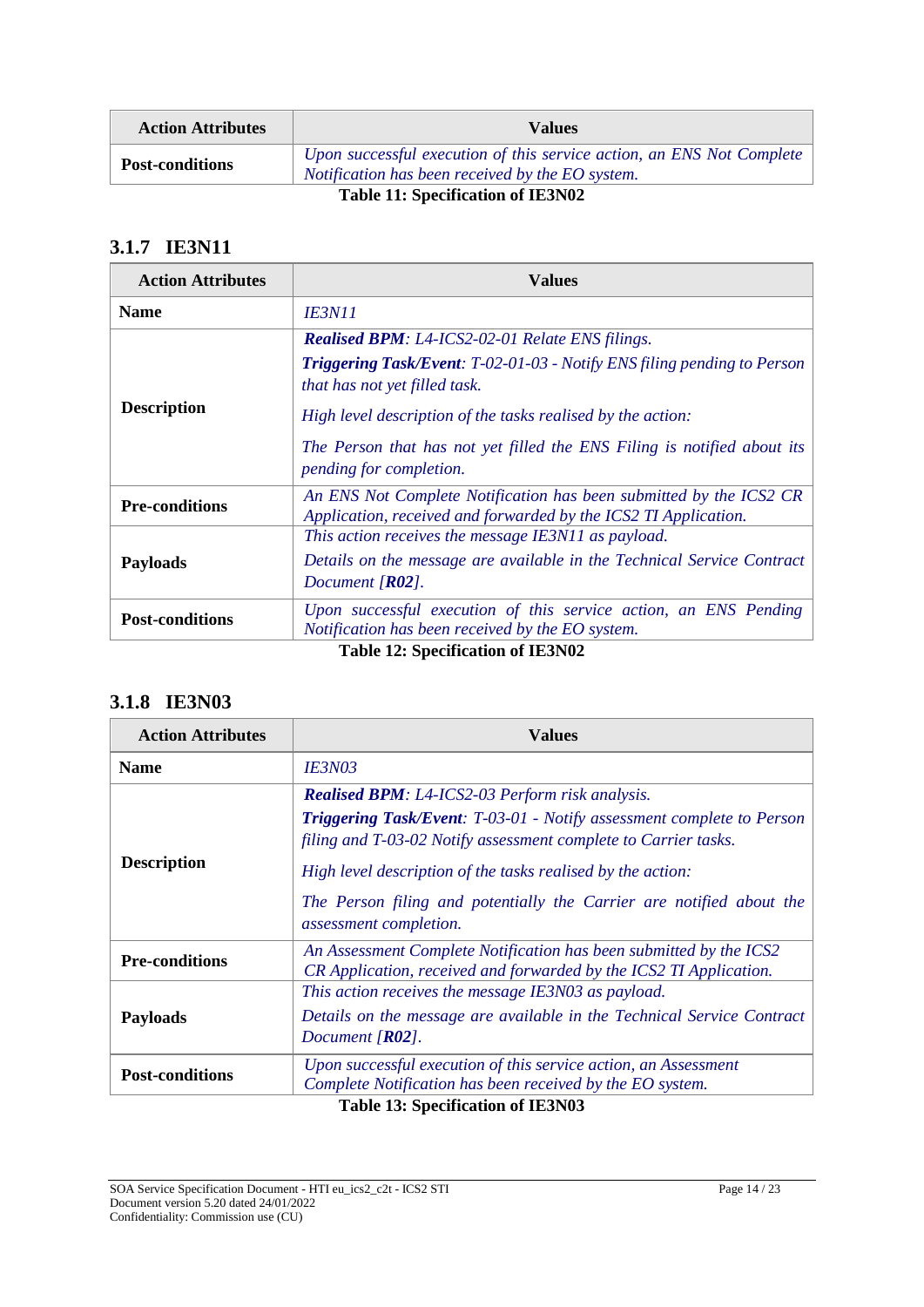## **3.1.9 IE3Q01**

| <b>Action Attributes</b> | Values                                                                                                                                                                                                                                                                                                                             |
|--------------------------|------------------------------------------------------------------------------------------------------------------------------------------------------------------------------------------------------------------------------------------------------------------------------------------------------------------------------------|
| <b>Name</b>              | <b>IE3Q01</b>                                                                                                                                                                                                                                                                                                                      |
| <b>Description</b>       | <b>Realised BPM:</b> L4-ICS2-03 Perform risk analysis.<br><b>Triggering Task/Event:</b> T-03-03 - Notify DNL to Person filing and T-03-<br>04 - Notify DNL to Carrier tasks.<br>High level description of the tasks realised by the action:<br>A Do Not Load notification is submitted to the Person filing and to the<br>Carrier. |
| <b>Pre-conditions</b>    | A Do Not Load Request has been submitted by the ICS2 CR Application,<br>received and forwarded by the ICS2 TI Application.                                                                                                                                                                                                         |
| <b>Payloads</b>          | This action receives the message IE3Q01 as payload.<br>Details on the message are available in the Technical Service Contract<br>Document $[R02]$ .                                                                                                                                                                                |
| <b>Post-conditions</b>   | Upon successful execution of this service action, a Do Not Load Request<br>has been received by the EO system.                                                                                                                                                                                                                     |

**Table 14: Specification of IE3Q01**

## **3.1.10 IE3Q02**

| <b>Action Attributes</b> | Values                                                                                                                                 |
|--------------------------|----------------------------------------------------------------------------------------------------------------------------------------|
| <b>Name</b>              | <b>IE3002</b>                                                                                                                          |
| <b>Description</b>       | <b>Realised BPM:</b> L4-ICS2-03-01 Send referral.                                                                                      |
|                          | <b>Triggering Task/Event:</b> T-03-01-01 - Request additional information<br>from Person filing task.                                  |
|                          | High level description of the tasks realised by the action:                                                                            |
|                          | The Person filing is notified about the request for additional information.                                                            |
| <b>Pre-conditions</b>    | An Additional Information Request has been submitted by the ICS2 CR<br>Application, received and forwarded by the ICS2 TI Application. |
|                          | This action receives the message IE3Q02 as payload.                                                                                    |
| <b>Payloads</b>          | Details on the message are available in the Technical Service Contract                                                                 |
|                          | Document $[R02]$ .                                                                                                                     |
| <b>Post-conditions</b>   | Upon successful execution of this service action, an Additional                                                                        |
|                          | Information Request has been received by the EO system.                                                                                |

### **3.1.11 IE3N04**

| <b>Action Attributes</b> | Values                                                                                                                                                    |
|--------------------------|-----------------------------------------------------------------------------------------------------------------------------------------------------------|
| <b>Name</b>              | <i><b>IE3N04</b></i>                                                                                                                                      |
| <b>Description</b>       | <b>Realised BPM:</b> L4-ICS2-03-01 Send referral.<br><b>Triggering Task/Event:</b> T-03-01-02 - Notify additional information<br>request to Carrier task. |

SOA Service Specification Document - HTI eu\_ics2\_c2t - ICS2 STI Page 15 / 23 Document version 5.20 dated 24/01/2022 Confidentiality: Commission use (CU)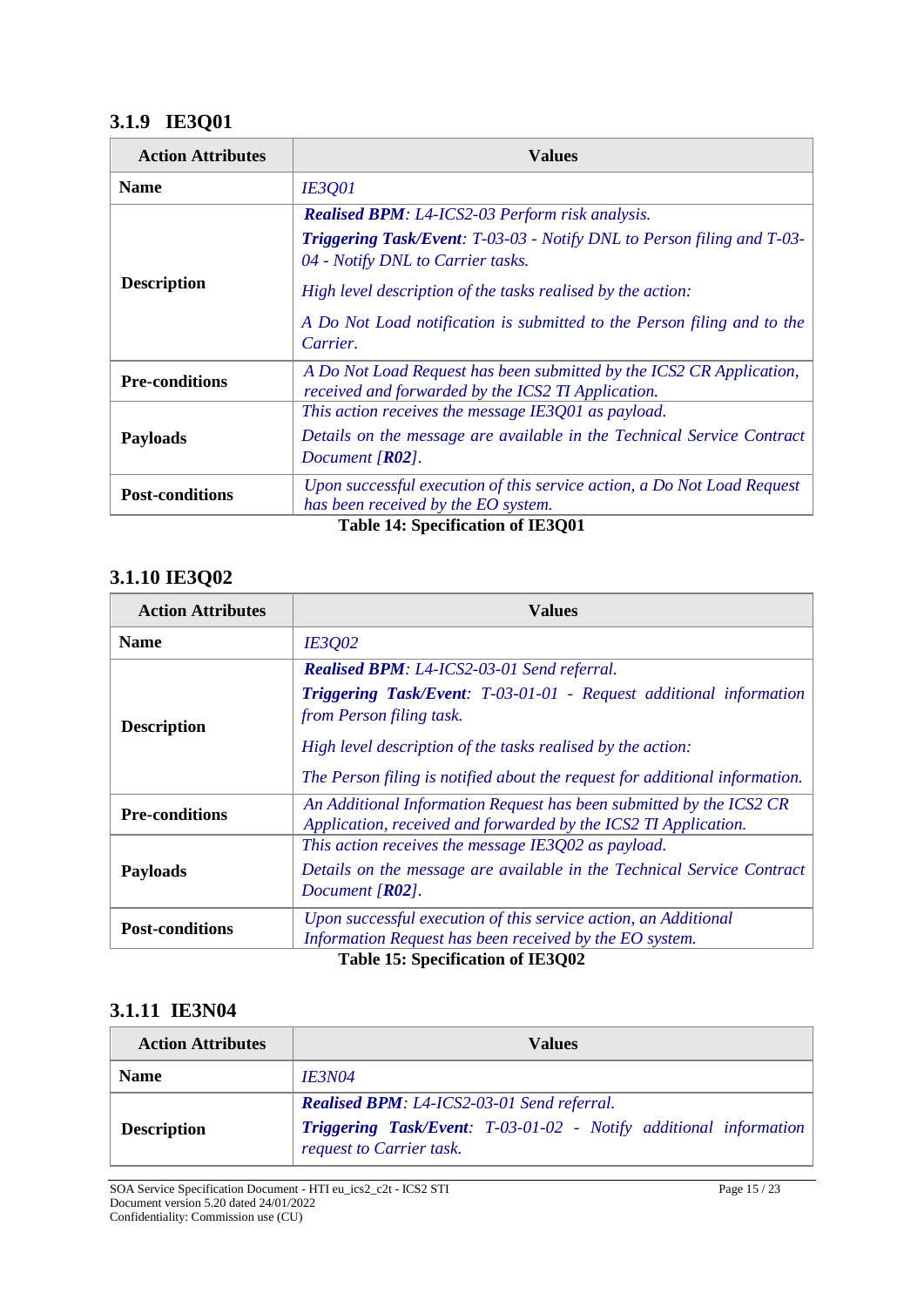|                                          | High level description of the tasks realised by the action:                                                                                         |
|------------------------------------------|-----------------------------------------------------------------------------------------------------------------------------------------------------|
|                                          | The Carrier is notified about the request for additional information<br>submitted to the Person filing.                                             |
| <b>Pre-conditions</b>                    | An Additional Information Request has been submitted by the ICS2 CR<br>Application, received and forwarded by the ICS2 TI Application.              |
| <b>Payloads</b>                          | This action receives the message IE3N04 as payload.<br>Details on the message are available in the Technical Service Contract<br>Document $[R02]$ . |
| <b>Post-conditions</b>                   | Upon successful execution of this service action, an Additional<br>Information Request Notification has been received by the EO system.             |
| <b>Table 16: Specification of IE3N04</b> |                                                                                                                                                     |

## **3.1.12 IE3Q03**

| <b>Action Attributes</b> | <b>Values</b>                                                                                                                                        |
|--------------------------|------------------------------------------------------------------------------------------------------------------------------------------------------|
| <b>Name</b>              | <b>IE3Q03</b>                                                                                                                                        |
| <b>Description</b>       | <b>Realised BPM:</b> L4-ICS2-03-01 Send referral.                                                                                                    |
|                          | Triggering Task/Event: T-03-01-04 - Request HRCM screening from<br>Person filing task.                                                               |
|                          | High level description of the tasks realised by the action:                                                                                          |
|                          | The Person filing is notified about the HRCM screening request.                                                                                      |
| <b>Pre-conditions</b>    | A High Risk Cargo and Mail Screening Request has been submitted by<br>the ICS2 CR Application, received and forwarded by the ICS2 TI<br>Application. |
| <b>Payloads</b>          | This action receives the message IE3Q03 as payload.                                                                                                  |
|                          | Details on the message are available in the Technical Service Contract<br>Document $[R02]$ .                                                         |
| <b>Post-conditions</b>   | Upon successful execution of this service action, a High Risk Cargo and<br>Mail Screening Request has been received by the EO system.                |
|                          | Table 17: Specification of IE3Q03                                                                                                                    |

### **3.1.13 IE3N05**

| <b>Action Attributes</b> | <b>Values</b>                                                                                                                                        |
|--------------------------|------------------------------------------------------------------------------------------------------------------------------------------------------|
| <b>Name</b>              | <i><b>IE3N05</b></i>                                                                                                                                 |
| <b>Description</b>       | <b>Realised BPM:</b> L4-ICS2-03-01 Send referral.                                                                                                    |
|                          | Triggering Task/Event: T-03-01-05 - Notify HRCM screening request to<br>Carrier task                                                                 |
|                          | High level description of the tasks realised by the action:                                                                                          |
|                          | The Carrier is notified about the HRCM screening request submitted to<br>the Person filing.                                                          |
| <b>Pre-conditions</b>    | A High Risk Cargo and Mail Screening Request has been submitted by<br>the ICS2 CR Application, received and forwarded by the ICS2 TI<br>Application. |

SOA Service Specification Document - HTI eu\_ics2\_c2t - ICS2 STI Page 16 / 23 Document version 5.20 dated 24/01/2022 Confidentiality: Commission use (CU)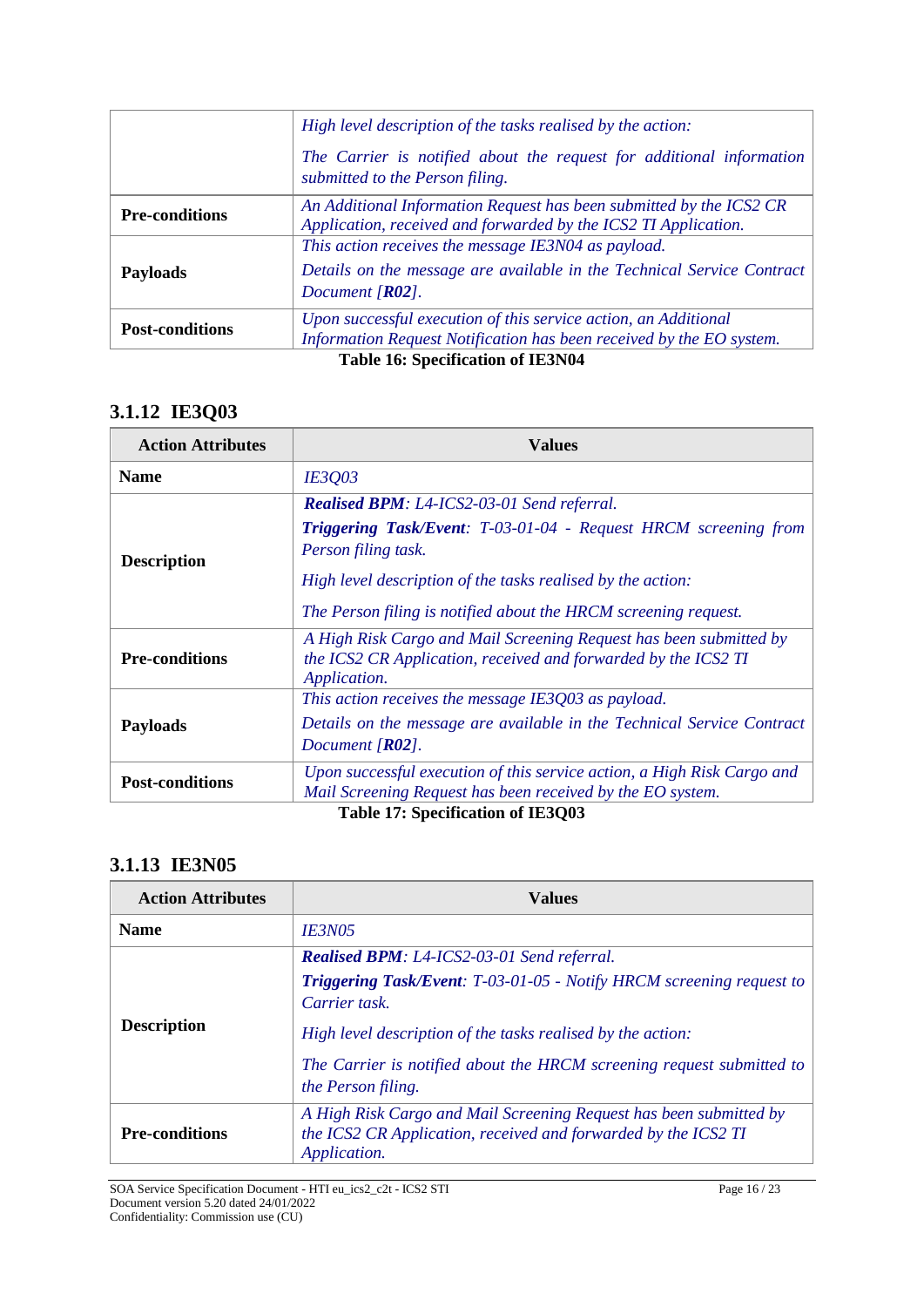| Document $[RO2]$ .<br>Upon successful execution of this service action, a High Risk Cargo and | Mail Screening Request Notification has been received by the EO |
|-----------------------------------------------------------------------------------------------|-----------------------------------------------------------------|
|                                                                                               |                                                                 |

#### **Table 18: Specification of IE3N05**

### **3.1.14 IE3R04**

| <b>Action Attributes</b> | Values                                                                                                                                                                                                                                                                                                                                                                         |
|--------------------------|--------------------------------------------------------------------------------------------------------------------------------------------------------------------------------------------------------------------------------------------------------------------------------------------------------------------------------------------------------------------------------|
| <b>Name</b>              | <b>IE3R04</b>                                                                                                                                                                                                                                                                                                                                                                  |
| <b>Description</b>       | <b>Realised BPM:</b> L4-ICS2-04 Process arrival of means of transport.<br><b>Triggering Task/Event:</b> T-04-05 - Notify successful registration and MRN<br>to Person filing task.<br>High level description of the tasks realised by the action:<br>The Person filing is notified about the successful registration of the Arrival<br>notification and the corresponding MRN. |
| <b>Pre-conditions</b>    | An Arrival Notification has been received from the EO system and this<br>notification has been semantically and syntactically validated.                                                                                                                                                                                                                                       |
| <b>Payloads</b>          | This action receives the message IE3R04 as payload.<br>Details on the message are available in the Technical Service Contract<br>Document $[R02]$ .                                                                                                                                                                                                                            |
| <b>Post-conditions</b>   | Upon successful execution of this service action, an Arrival Registration<br>Response has been received by the EO system.                                                                                                                                                                                                                                                      |

**Table 19: Specification of IE3R04**

### **3.1.15 IE3N08**

| <b>Action Attributes</b> | Values                                                                                                                      |
|--------------------------|-----------------------------------------------------------------------------------------------------------------------------|
| <b>Name</b>              | <i><b>IE3N08</b></i>                                                                                                        |
| <b>Description</b>       | <b>Realised BPM:</b> L4-ICS2-04 Process arrival of means of transport.                                                      |
|                          | <b>Triggering Task/Event:</b> T-04-07 - Notify control to Person filing task.                                               |
|                          | High level description of the tasks realised by the action:                                                                 |
|                          | The Person filing is notified about controls.                                                                               |
| <b>Pre-conditions</b>    | A Control Notification has been submitted by the ICS2 CR Application,<br>received and forwarded by the ICS2 TI Application. |
| <b>Payloads</b>          | This action receives the message IE3N08 as payload.                                                                         |
|                          | Details on the message are available in the Technical Service Contract                                                      |
|                          | Document $[R02]$ .                                                                                                          |
| <b>Post-conditions</b>   | Upon successful execution of this service action, a Control Notification                                                    |
|                          | has been received by the EO system.                                                                                         |

### **Table 20: Specification of IE3N08**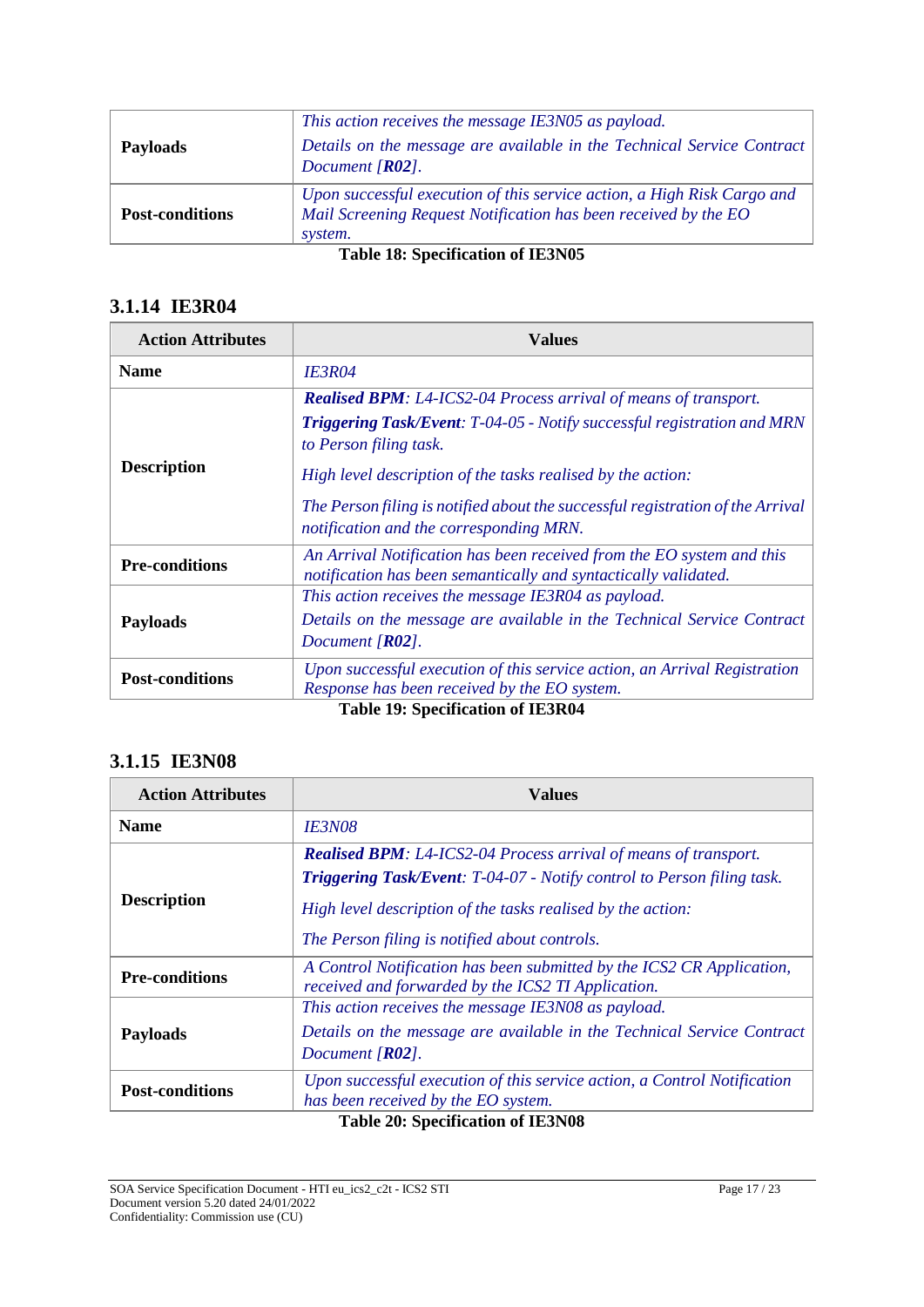## **3.1.16 IE3N09**

| <b>Action Attributes</b> | Values                                                                                                                                              |
|--------------------------|-----------------------------------------------------------------------------------------------------------------------------------------------------|
| <b>Name</b>              | <i><b>IE3N08</b></i>                                                                                                                                |
| <b>Description</b>       | Realised BPM: L4-ICS2-06-01 Handle AEO notification.                                                                                                |
|                          | <b>Triggering Task/Event:</b> T-06-01-01 Notify Person filing (AEOS) about<br>controls and T-06-01-02 - Notify Carrier (AEOS) about controls tasks. |
|                          | High level description of the tasks realised by the action:                                                                                         |
|                          | Both the Person filing and the Carrier are potentially notified about<br><i>controls.</i>                                                           |
| <b>Pre-conditions</b>    | An AEO Control Notification has been submitted by the ICS2 CR<br>Application, received and forwarded by the ICS2 TI Application.                    |
| <b>Payloads</b>          | This action receives the message IE3N09 as payload.                                                                                                 |
|                          | Details on the message are available in the Technical Service Contract<br>Document $[R02]$ .                                                        |
| <b>Post-conditions</b>   | Upon successful execution of this service action, an AEO Control<br>Notification has been received by the EO system.                                |
|                          | <b>Table 21: Specification of IE3N08</b>                                                                                                            |

## **3.1.17 IE3N07**

| <b>Action Attributes</b> | <b>Values</b>                                                                                                                                                                                                                                                              |  |  |
|--------------------------|----------------------------------------------------------------------------------------------------------------------------------------------------------------------------------------------------------------------------------------------------------------------------|--|--|
| <b>Name</b>              | <i><b>IE3N07</b></i>                                                                                                                                                                                                                                                       |  |  |
|                          | <b>Realised BPM:</b> L4-ICS2-04 Process arrival of means of transport.<br><b>Triggering Task/Event:</b>                                                                                                                                                                    |  |  |
| <b>Description</b>       | T-04-06 - Notify House consignments in incorrect state to Person notifying<br>the arrival and (as of Release 3) $T-04-29$ - Notify House consignments in<br>incorrect state to Person filing and T-04-33 - Notify House consignments<br>in incorrect state to Notify Party |  |  |
|                          | High level description of the tasks realised by the action:                                                                                                                                                                                                                |  |  |
|                          | The Person notifying the arrival and, as of Release 3, (potentially) the<br>Notify Party and (potentially) the Person filing are notified about the<br>incorrect state of the House consignments.                                                                          |  |  |
| <b>Pre-conditions</b>    | An ENS in Incorrect State Notification has been submitted by the ICS2<br>CR Application, received and forwarded by the ICS2 TI Application.                                                                                                                                |  |  |
|                          | This action receives the message IE3N07 as payload.                                                                                                                                                                                                                        |  |  |
| <b>Payloads</b>          | Details on the message are available in the Technical Service Contract<br>Document $[R02]$ .                                                                                                                                                                               |  |  |
| <b>Post-conditions</b>   | Upon successful execution of this service action, an ENS in Incorrect<br>State Notification has been received by the EO system of the Person<br>notifying the arrival and, as of Release 3, (potentially) by the EO system                                                 |  |  |
|                          | of the Notify Party and (potentially) by the EO system of Person filing.<br>Table 22: Specification of IE2N07                                                                                                                                                              |  |  |

**Table 22: Specification of IE3N07**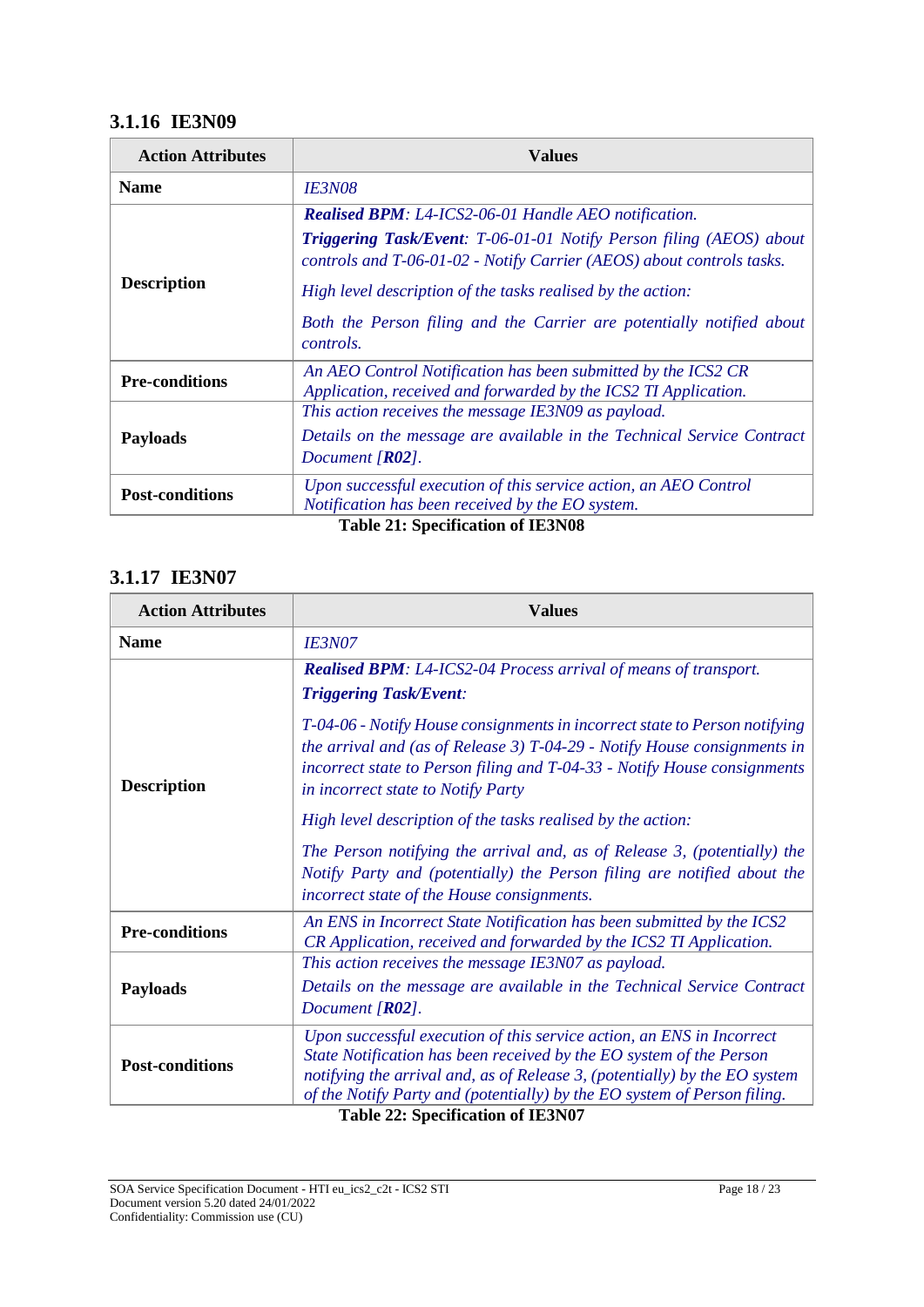#### **3.1.18 IE3R08**

| <b>Values</b>                                                                                                                             |
|-------------------------------------------------------------------------------------------------------------------------------------------|
| <i><b>IE3R08</b></i>                                                                                                                      |
| <b>Realised BPM: L4-ICS2-13 ENS Consultation.</b>                                                                                         |
| <b>Triggering Task/Event:</b> T-13-02 – Send ENS consultation results.                                                                    |
| High level description of the tasks realised by the action:                                                                               |
| The Party requesting consultation is notified about the consultation<br>results.                                                          |
| An ENS consultation results (IE4R06) has been submitted by the ICS2<br>CR Application, received and forwarded by the ICS2 TI Application. |
| This action receives the message IE3R08 as payload.                                                                                       |
| Details on the message are available in the Technical Service Contract<br>Document $[R02]$ .                                              |
| Upon successful execution of this service action, an ENS consultation<br>results has been received by the EO system.                      |
|                                                                                                                                           |

### **3.2 ERROR HANDLING**

### **3.2.1 Synchronous Error Handling**

In case an error occurs within processing of the message by the receiving AS4 Access Point (technical error) an error signal message will be synchronously sent to the sending AS4 Access Point.

Please refer to the section 4.3 of the ICS2 Interface Control Document [**R03**] for more details on signal message and error signal message in particular.

#### **3.3 SERVICE USAGE TERMS**

The service usage terms described in the following subsections are applicable for the services implemented by the Trader Interface systems (NTI/STI). They are as such not applicable to the services described in this document and are therefore only informative.

### **3.3.1 Service policies**

#### **3.3.1.1 Service security and data protection**

• Service confidentiality classification:

The ICS2 STI system Confidentiality classification is "**LIMITED HIGH**": it is an information system reserved for a limited number of persons on a need-to-know basis and whose disclosure to unauthorised persons would be prejudicial to the trader/his representative, Commission, other Institutions, Member States or other parties.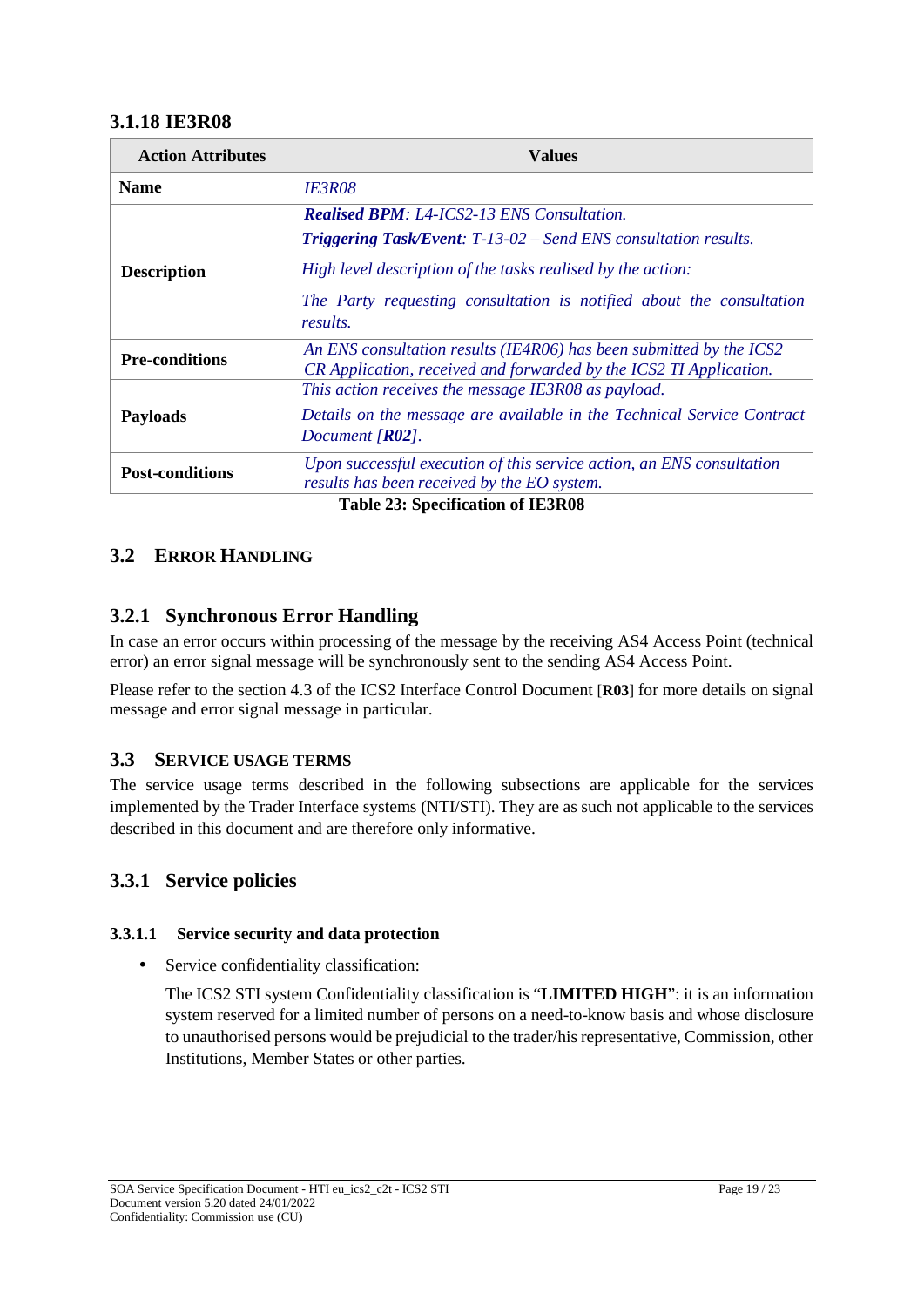Additionally, the ICS2 STI system processes personal data. Thus, it must be compliant with Regulation (EC) No  $45/2001^2$  on the protection of individuals with regard to the processing of personal data by the Community institutions and bodies and on the free movement of such data. As far as the architecture overview is concerned, the systems will conform to the "Security of processing" requirement for personal data.

Finally, the traders receive sensitive information from ICS2 STI system. A reliable messaging will be ensured by eDelivery which provides a secure and reliable messaging channel using the eDelivery AS4 profile business-to-business protocol for all message exchanges between the trader system and the ICS2 STI system in both directions (including non-repudiation requirements).

| <b>Confidentiality</b> | Integrity              | <b>Availability</b> | <b>Personal Data</b> |  |
|------------------------|------------------------|---------------------|----------------------|--|
| LIMITED HIGH           | <i><b>CRITICAL</b></i> | <b>STRATEGIC</b>    | YES                  |  |

**Table 24: Service confidentiality classification**

Security Mechanisms:

| Category                   | Value                                                                                                                                                                                                                                                                                                                              |  |  |
|----------------------------|------------------------------------------------------------------------------------------------------------------------------------------------------------------------------------------------------------------------------------------------------------------------------------------------------------------------------------|--|--|
| <b>End to End Security</b> | <i>Transport Level</i>                                                                                                                                                                                                                                                                                                             |  |  |
| <b>Authentication</b>      | Yes                                                                                                                                                                                                                                                                                                                                |  |  |
| <b>Authorisation</b>       | Yes                                                                                                                                                                                                                                                                                                                                |  |  |
| <b>Integrity</b>           | Yes                                                                                                                                                                                                                                                                                                                                |  |  |
| <b>Encryption</b>          | Yes                                                                                                                                                                                                                                                                                                                                |  |  |
| <b>Reliable Messaging</b>  | Yes. A reliable messing will be ensured by eDelivery<br>which provides a secure and reliable messaging<br>channel using the eDelivery e-Sense AS4 business-to-<br>business protocol for all message exchanges between<br>the trader system and the ICS2 STI system in both<br>directions (including non-repudiation requirements). |  |  |

**Table 25: Security mechanisms**

#### **3.3.1.2 Other service usage policies**

N/A

### **3.3.2 Default Quality of Service (QoS)**

#### **3.3.2.1 Service reliability**

| Category            | <b>Description</b>                                             | <b>Indicator</b> | <b>Value</b> | <b>Penalty</b> |
|---------------------|----------------------------------------------------------------|------------------|--------------|----------------|
| <b>Availability</b> | The availability requirements   Downtime   99,45% <sup>3</sup> |                  |              | N/A            |
|                     | for the ICS2 STI system are $\int$ in years                    |                  | (source:     |                |

<sup>2</sup> Personal Data Protection Regulation (EC) 45/2001 and the Confidentiality, Integrity, Availability and Security Requirements of Information Systems defined in the Commission Decision C(2006) 3602 of 16.08.2006, Annex I.

<sup>&</sup>lt;sup>3</sup> This is only valid for ICS2 R2 until Q3/2022. As of Q4/2022, GOLD SLA will become into effect and the required availability will be 99.8%.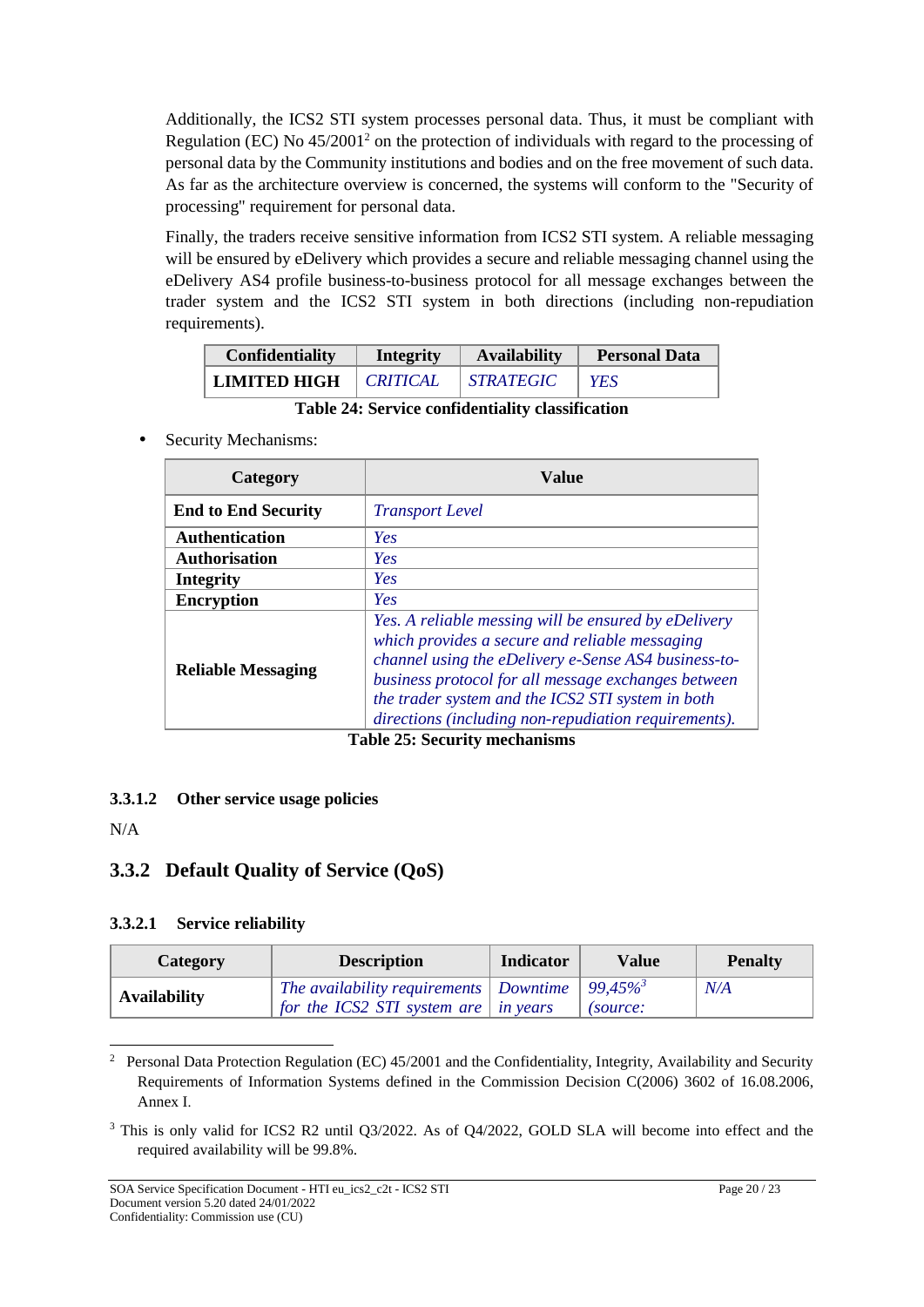| Category | <b>Description</b>                                                                                                                                                             | <b>Indicator</b> | <b>Value</b>                                  | <b>Penalty</b> |
|----------|--------------------------------------------------------------------------------------------------------------------------------------------------------------------------------|------------------|-----------------------------------------------|----------------|
|          | expressed in availability<br>during 24 hours per day, 365<br>days per year with a service<br>window of 1 hour per week<br>(during Mondays between<br>$2:30$ AM and $3:30$ AM). |                  | Architecture<br>Overview<br>document<br>[RO5] |                |

**Table 26: Service reliability**

#### **3.3.2.2 Service performance**

| Category | <b>Description</b>                                                                                                                                                                                                                                                                   | <b>Indicator</b>                            |                                                                                                                                                                         | <b>Value</b>              | <b>Penalty</b> |
|----------|--------------------------------------------------------------------------------------------------------------------------------------------------------------------------------------------------------------------------------------------------------------------------------------|---------------------------------------------|-------------------------------------------------------------------------------------------------------------------------------------------------------------------------|---------------------------|----------------|
| Latency  | Refers to the maximum<br>amount of time between the<br>arrival of a request and the<br>completion of that request.                                                                                                                                                                   | Duration (in<br>milliseconds)               | 100ms                                                                                                                                                                   |                           | N/A            |
| Capacity | Refers to the number of<br>concurrent requests that<br>can be handled by the<br>service in a given time<br>period. It is possible to<br>specify<br><i>the</i><br>maximum<br>number of concurrent<br>that<br>be<br>requests<br>can<br>handled by a service in a<br>set block of time. | <b>Filings</b><br>received per<br>second. 4 | <b>Release 1:</b><br><b>Normal</b><br>Peak<br>Traffic:<br>Traffic:<br>43.2<br>172.7<br><b>Release 2:</b><br>Normal   Peak<br>$T^{raffic:}$<br>Traffic:<br>62.7<br>250.9 |                           | N/A            |
|          |                                                                                                                                                                                                                                                                                      | Normal                                      |                                                                                                                                                                         | <b>Release 3:</b><br>Peak |                |
|          |                                                                                                                                                                                                                                                                                      |                                             | Traffic:<br>73.7                                                                                                                                                        | Traffic:<br>294.8         |                |

**Table 27: Service performance**

<sup>4</sup> Figures are calculates based on the current volumetric estimates. The provided figures are global figures of outgoing traffic from STI. Hence, only a specific portion of this traffic will be targeting a specific instance of the service implemented by a given system.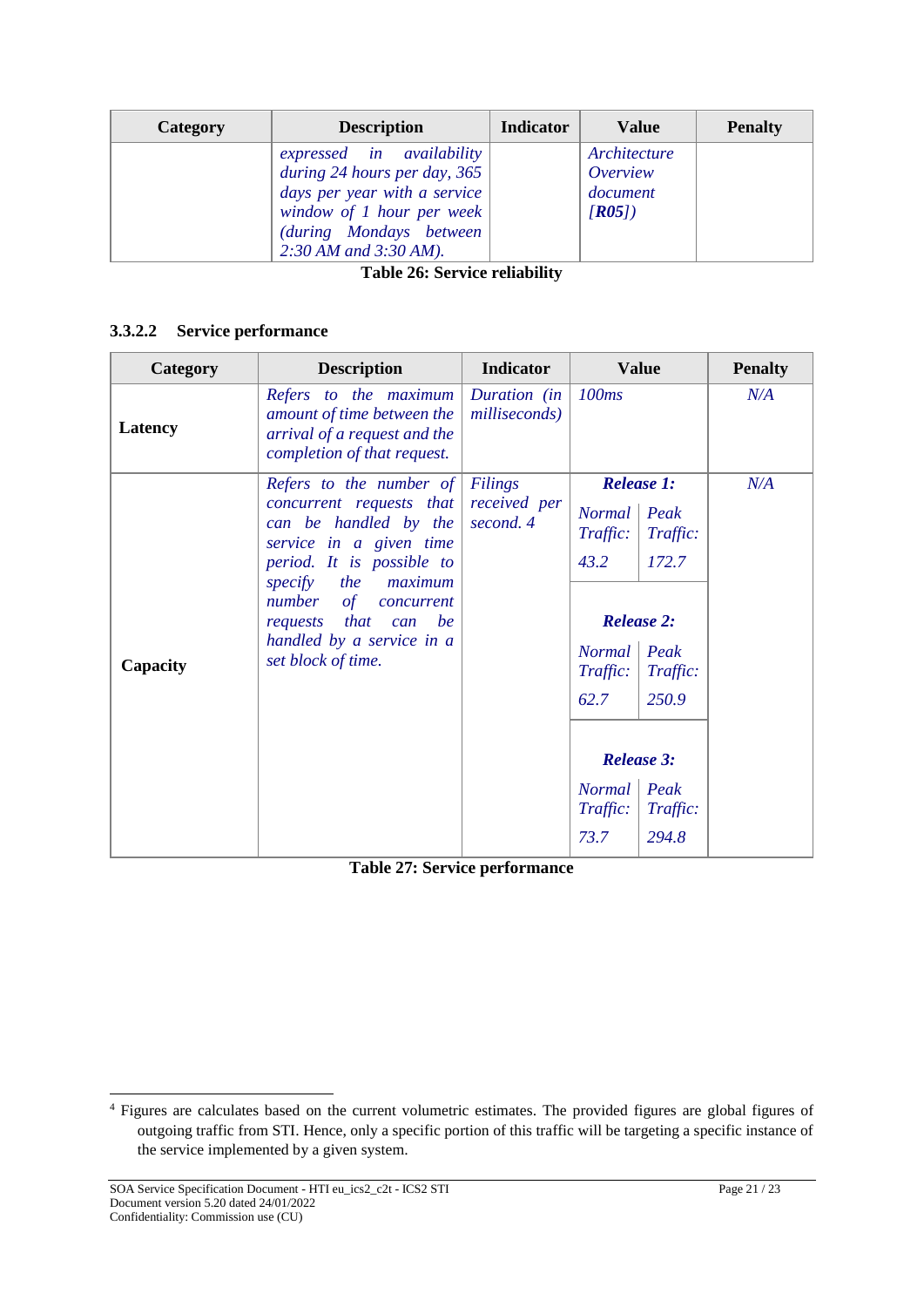## **4 SERVICE ORCHESTRATION LOGIC**

## **4.1 ORCHESTRATION LOGIC**

Details on the business orchestration logic executed asynchronously between the TI and EO applications are described in the Interface Control Document [**R03**].